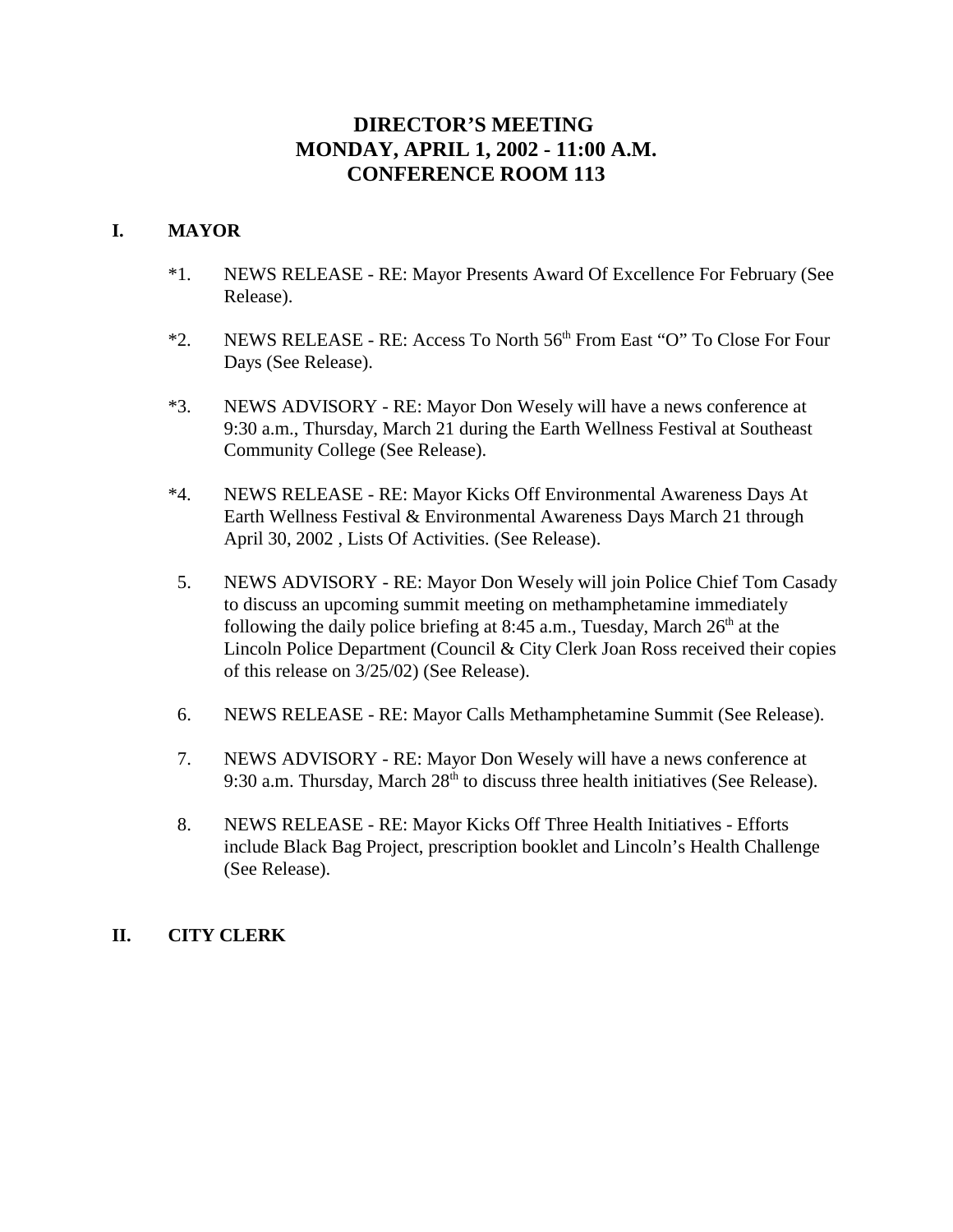## **III. CORRESPONDENCE**

## **A. COUNCIL REQUESTS**

#### **ANNETTE McROY**

- 1. OUTSTANDING Request to Planning/Building & Safety/ **Urban Development** /Parks & Rec. - RE: The development behind West Lincoln Park 2 (RFI#94 - 1/22/02)**. — 1.) SEE RESPONSE FROM RAY HILL, PLANNING DEPARTMENT RECEIVED ON RFI#94 - 1/25/02 — 2.) SEE RESPONSE FROM CHUCK ZIMMERMAN, BUILDING & SAFETY DEPARTMENT RECEIVED ON RFI#94 - 1/28/02 —3.) SEE RESPONSE FROM MARK CANNEY, PARKS & RECREATION, RECEIVED ON RFI #94 - 01-29-02**
- 2. OUTSTANDING Request to **Lynn Johnson, Parks & Recreation Director** RE: A large old tree in Trago Park (RFI#97 - 1/30/02)
- 3. OUTSTANDING Request to Doug Thomas, Information Services RE: How much does the City of Lincoln spend on licensing for Microsoft products per year? (RFI#103 - 3/4/02). — **1.) SEE RESPONSE FROM DOUG THOMAS, INFORMATION SERVICES RECEIVED ON RFI#103 - 3/25/02**
- 4. Request to Planning Department RE: When the developer extended Pier 2 west of 701 no street lights were installed (RFI#104 - 3/22/02)
- 5. Request to Law Department RE: Can the ordinance be amended to help with this situation? Concerns of the Capitol Beach Community Association about the geese, and possible use of noise making devices to scare them away (RFI#105 - 3/22/02)

## **TERRY WERNER**

- 1. OUTSTANDING Request to **Lin Quenzer, Ombudsman** RE: The flying patterns & times of the Air National Guard and the effect on a citizen of northwest Lincoln (RFI#36 - 1/14/02). — **1.) SEE RESPONSE FROM COLONEL, ROBERT B. BAILEY, AIR COMMANDER, NEBRASKA AIR NATIONAL GUARD RECEIVED ON RFI#36 - 1/24/02 — 2.) SEE RESPONSE FROM ROGER P. LEMPKE, MAJOR GENERAL, NEBRASKA NATIONAL GUARD, THE ADJUTANT GENERAL RECEIVED ON RFI#36 - 1/28/02**
- 2. Request to Police Chief Tom Casady RE: Public Services Officers (PSO) (RFI#52 - 3/27/02)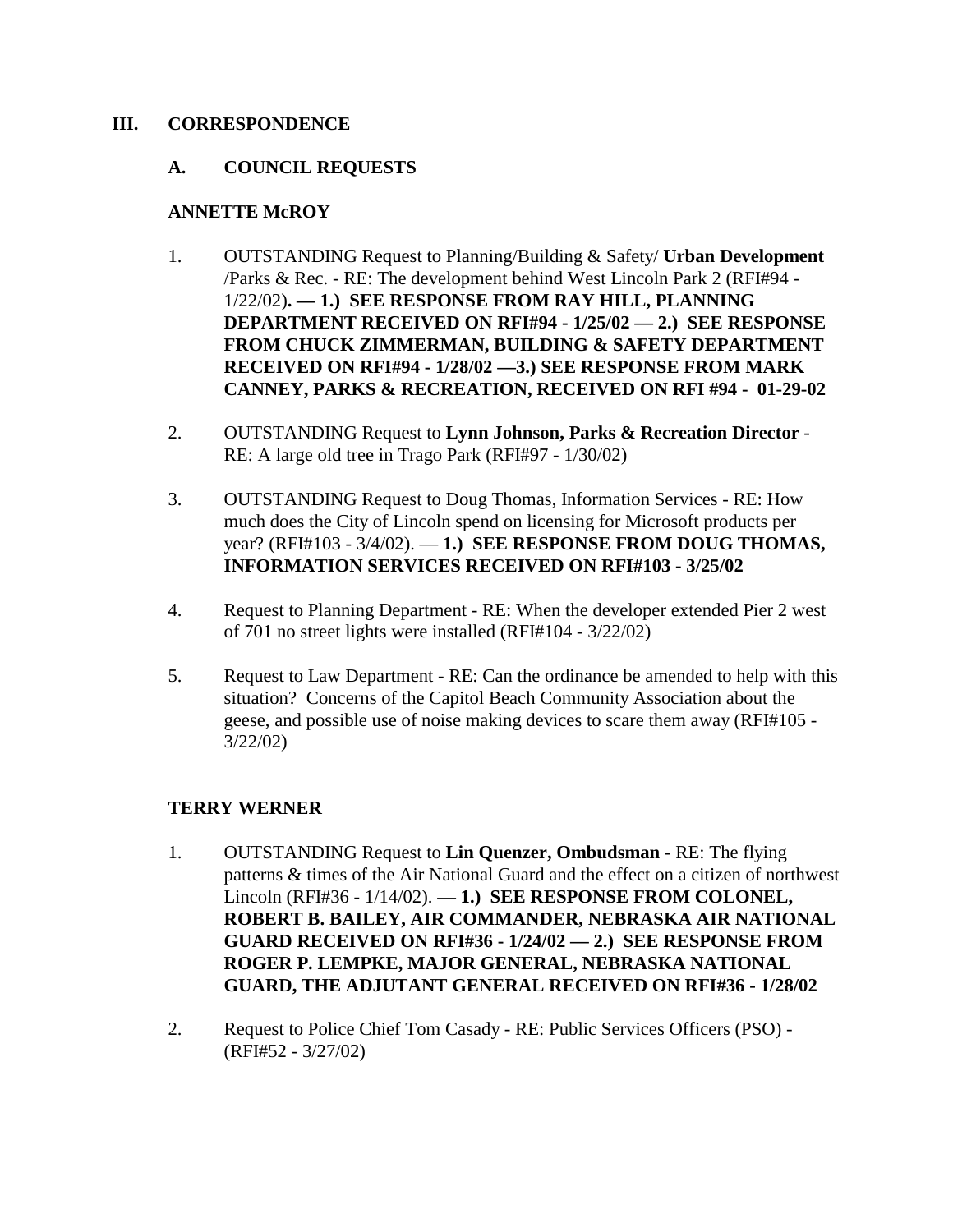## **COLEEN SENG**

- 1. OUTSTANDING Request to **Public Works & Utilities Department** RE: The traffic study for University Place and Nebraska Wesleyan (RFI#884 - 2/4/02)
- 2. OUTSTANDING Request to **Mayor/Finance/Law** RE: Wheel Tax (RFI#888 3/11/02)

## **GLENN FRIENDT**

1. Request to Kathleen Sellman, Planning Director/Ed Zimmer, Historic Preservation Planner - RE: Historic designation process (RFI#12 - 3/19/02). — **1.) SEE RESPONSE FROM ED ZIMMER, PLANNING, HISTORIC PRESERVATION PLANNER RECEIVED ON RFI#12 - 3/25/02** 

## **JONATHAN COOK**

- 1. OUTSTANDING Request to Steve Schwab, **Parks & Recreation Department** RE: Tree Grants (RFI#65 - 2/22/02)
- 2. OUTSTANDING Request to Lynn Johnson, **Parks & Recreation Director** RE: Park Sizes & Categories (RFI#68 - 3/12/02)

## **B. DIRECTORS AND DEPARTMENT HEADS**

#### **BUDGET/FINANCE**

 1. Inter-Department Memo from Steve Hubka - RE: Retirement Incentives - (Item #50, 02-39 - on the Agenda for 4/1/02) (See Memo).

#### **COUNTY COMMISSIONERS**

 1. Letter from County Commissioners to Greg Schwinn, Chair, Planning Commission - RE: The development of the Year 2025 Comprehensive Plan (See Letter).

#### **FINANCE/AUDITING**

 1. Report from Mark Leikam, City of Lincoln Keno Auditor - RE: City of Lincoln's - Keno Activity (See Report).

#### **HEALTH DEPARTMENT**

\*1. NEWS RELEASE - RE: Preventing Those Pesky Mosquitos - Ways to Reduce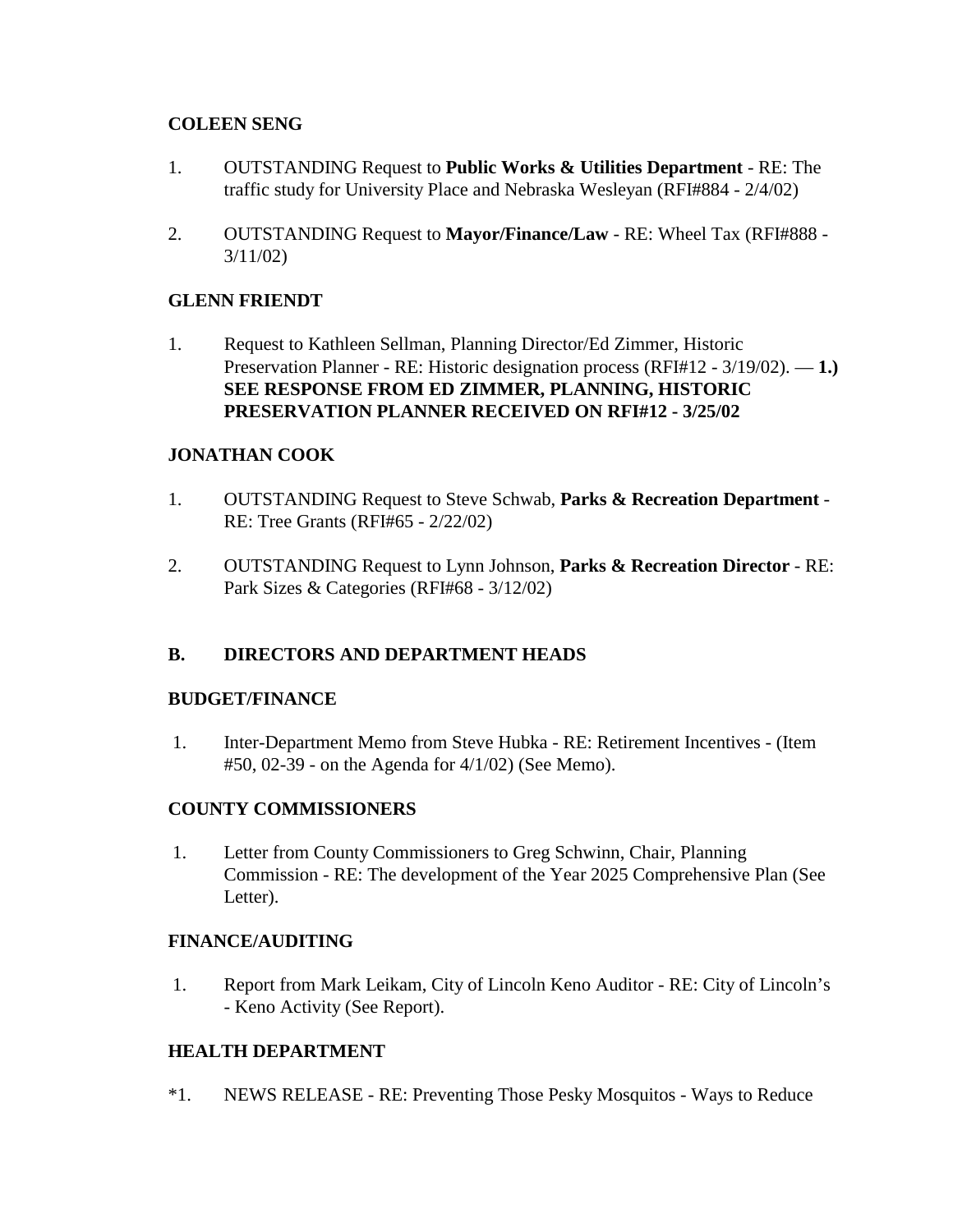Mosquito Bites and the Diseases They Carry (See Release).

\*2. NEWS RELEASE - RE: Vital Statistics Report Recently Released - The 23rd Annual Vital Statistics Report of the Lincoln-Lancaster County Health Department is now available on our website (See Release).

# **LIBRARY**

- \*1. Letter from Carol J. Connor, Library Director RE: Lincoln City Libraries Inservice Training Day (See Letter).
- \*2. DIRECTOR'S REPORT RE: Lincoln City Libraries Statistical Report Monthly Categorical Report - Fund Balances - February 2002.

# **PLANNING**

- \*1. Material from Steve Henrichsen RE: City of Lincoln, Nebraska Infrastructure Financing Strategy - Draft Report - March 19, 2002 (Copy of this Material is on file in the City Council Office).
- 2. Material from Kathleen Sellman to P. Joseph Gabig RE: Wilderness Park Crossing at Yankee Hill Road (See Material).
- 3. Material from Kathleen Sellman to Mary Roseberry-Brown RE: Wilderness Park Crossing at Yankee Hill Road (See Material).
- 4. 'Minutes' Meeting Record Planning Commission March 13, 2002 RE: Special Public Hearing on the "draft" 2025 Lincoln-Lancaster County Comprehensive Plan, dated February 6, 2002 (Council copies placed in their Thursday packets on 3/28/02)(Copy of these 'Minutes' are on file in the City Council Office).

## **POLICE DEPARTMENT**

 1. Memo from Russ Fosler, LPD to City Clerk Joan Ross - RE: Tricia Rodriguez, Chuck E. Cheese (Item #34 on the Agenda for 4/01/02) (See Memo).

## **PUBLIC WORKS & UTILITIES DEPARTMENT**

\*1. Response Letter from Dennis Bartels to John Huff - RE: Concerning issues that the Capital Beach Home Owners Association raised concerning Capital Beach Lake (See Letter).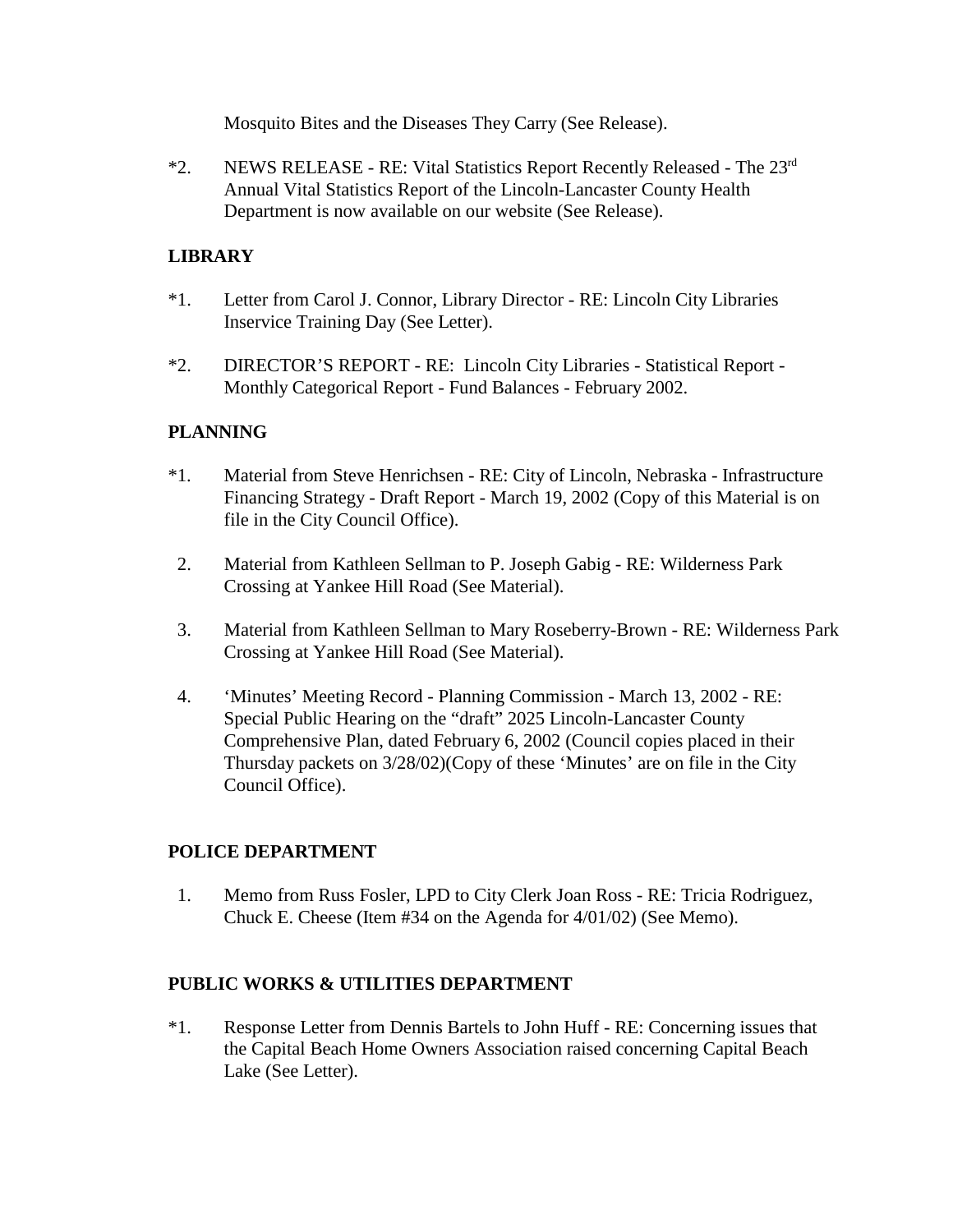- 2. Memo from Ken Smith, City Parking Manager RE: Procedures for power washing garages (See Memo).
- 3. Response E-Mail from Scott Opfer RE: Process for "Traffic Calming" for Woods Park Neighborhood & Comments on the "Options" you sent (See E-Mail).
- 4. Memo from Steve Masters RE: Stormwater Utility-State of Nebraska Legislative Bill 936 (See Material).

# **URBAN DEVELOPMENT DEPARTMENT**

\*1. Faxed Letter from Marc Wullschleger to Property Owner - RE**:** Resolution of Intention to Create a business improvement district in University Place passed by the Lincoln City Council on February 25, 2002 (See Letter).

# **C. MISCELLANEOUS**

- \*1. Letter from Dale E. Gruntorad, CPA, CVA to Don Herz, Finance Director RE: Emergency Medical Services Fund (See Letter).
- \*2. Faxed Response Letter from Todd Sandsted to Polly McMullen, Downtown Lincoln Association - RE: To maintain the vitality of Lincoln's downtown (In response to Polly's letter to him) (See Letter).
- \*3. 4 Format Letters RE: In Support of allowing underage piercing 15 years of age and older - With Parental Consent (See Format Letters).
- \*4. Note from Gary & Judy Swenson RE: In Protest of Business Improvement District in University Place on March 25, 2002 (See Note).
- \*5. Letter from LIBA Board of Directors RE: With the recent loss of over 1,000 jobs in our community, the subject of economic development has been given greater than usual media coverage (See Letter).
- \*6. Letter & Material from Aaron T. Funk, Legal Specialist, Telesis, Inc. RE: Haymarket Sidewalk Vacation, 7<sup>th</sup> & "P" Streets (See Material).
- 7. E-Mail from Josh Staats RE: Coddington Park (See E-Mail).
- 8. E-Mail from Alan Wickman RE: In Nebraska Law, subsection 60-6,230(1) says: - relating to bicycles to require lights on the front and rear of bicycles operated on the streets of Lincoln (See E-Mail).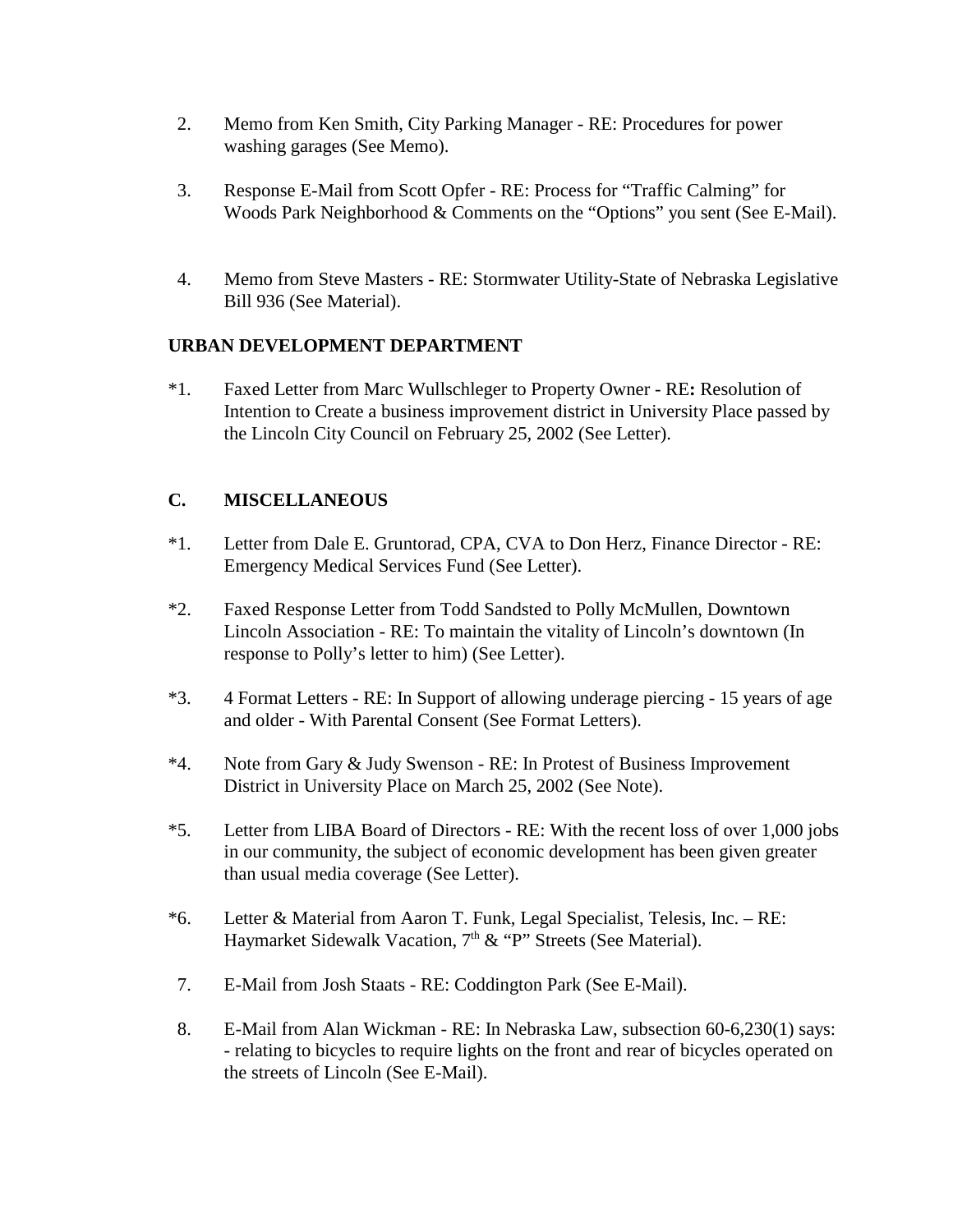- 9. E-Mail from Polyglot Translation Co., Ltd. RE: Polyglot Translation (See E-Mail).
- 10. E-Mail from Kevin Poague RE: Comp. Plan Support (See E-Mail).
- 11. 2 Format Letters RE: In Support of allowing underage piercing 15 years of age and older - With Parental Consent (See Format Letters).
- 12. Letter from Kelly N. Tollefsen, Morrow, Poppe, Otte, Watermeier & Phillips, P.C. Attorneys At Law – RE: Amendment to Lincoln City-Lancaster County Comprehensive Plan (See Material).
- 13. E-Mail from Robert Doulas RE: Comprehensive Plan and "O" Street expansion (See E-Mail).
- 14. E-Mail from Janet E. Doulas RE: Comprehensive Plan 25 year plan (See E-Mail).
- 15. Letter from Michael Kane RE: Police trash 4<sup>th</sup> Amendment (See Letter).

## **IV. DIRECTORS**

## **V. CITY COUNCIL MEMBERS**

## **VI. ADJOURNMENT**

## **\*HELD OVER FROM MARCH 25, 2002.**

da040102/tjg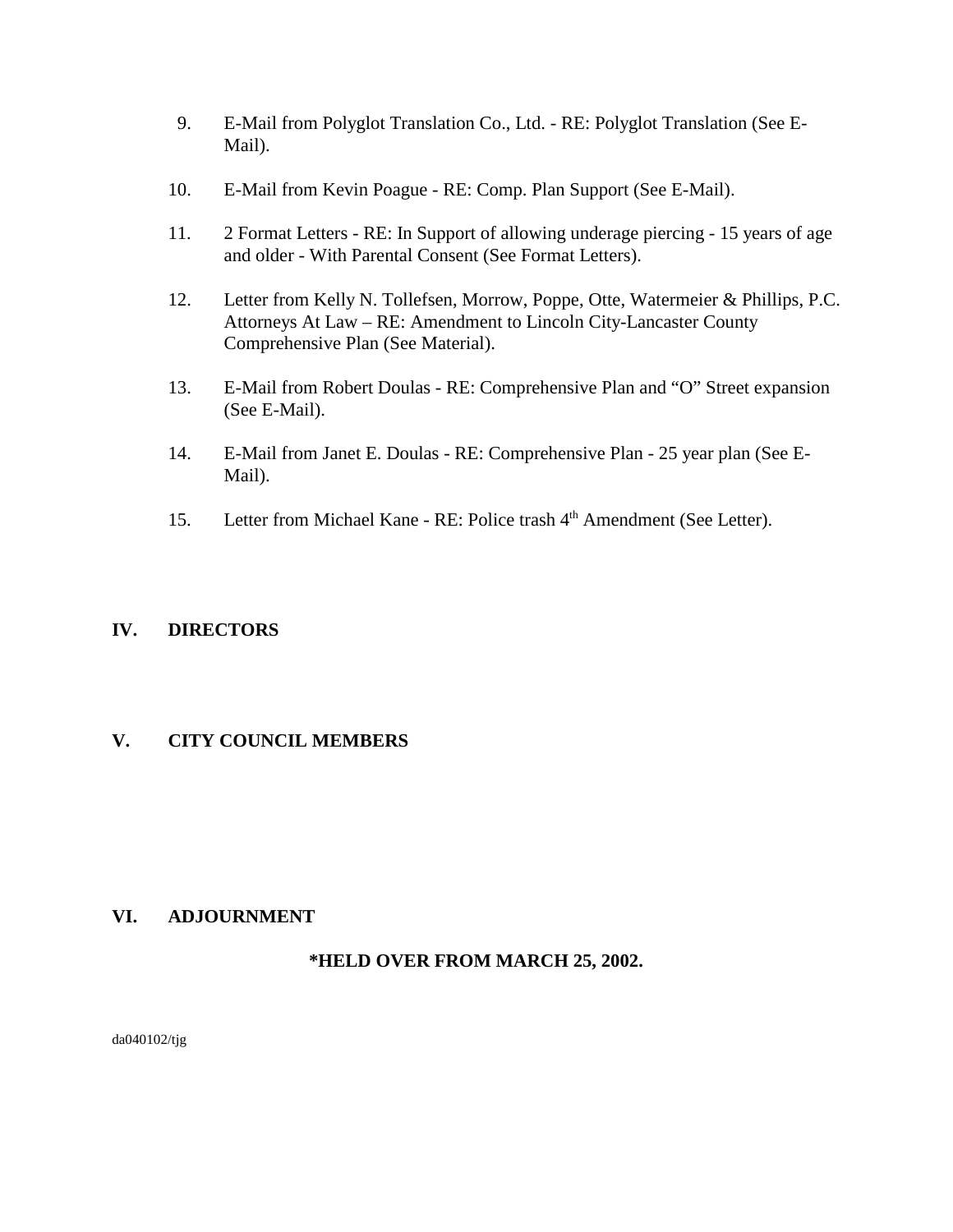# **DIRECTOR'S MEETING MINUTES MONDAY, APRIL 1, 2002 CONFERENCE ROOM 113**

**Council Members Present:** Annette McRoy, Chair; Jonathan Cook, Vice-Chair; Coleen Seng, Ken Svoboda, Glenn Friendt, Terry Werner, Jon Camp.

**Others Present:** Mayor Don Wesely, Ann Harrell, Mark Bowen, Lin Quenzer, Amy Tejral, Mayor's Office; City Clerk, Joan Ross; Dana Roper, City Attorney; Directors and Department Heads; Darrell Podany, Aide to Council Members Camp, Friendt, & Svoboda; Tammy Grammer, City Council Staff and Nate Jenkins, Lincoln Journal Star Representative.

#### **I. MAYOR**

Mayor Don Wesely stated to Council that they certainly have had an active morning and also a long one, so he hopes this afternoon will not be quite as long and stressful, but there is a lot of issues to go over and a lot of things to come together.

Mayor Don Wesely stated to Council that he did have a chance to follow a little bit of the discussion this morning on the Early Retirement buy-out and certainly they will try to answer their questions. Mayor Wesely stated to Council that this is a very modest proposal and they think it has great potential to help them save some money. Mayor Wesely stated to Council that they'll answer their questions and try to hopefully get their support for it because it is one of the options that will help them deal with the Budget situation long-term.

Mayor Don Wesely stated to Council that he knows they got briefed on the Comp. Plan again and all of them are looking for solutions to some of the key questions, which there are many that remain. But, feels like they will agree to consensus and he's excited about the possibilities.

Mayor Don Wesely stated to Council that on LPED, however, they wish to proceed that he's more than willing to work with them and others on it. Mayor Wesely stated to Council that the role he plays is their liaison back to LPED and so let him know where they want to go from here and he will follow up with whatever action they need.

Mayor Don Wesely stated to Council that some of the other things that are coming up is the Meth Summit, which was announced last week and they all are very aware of the problems with meth and it's consequences with the crime rates. Mayor Wesely stated to Council that the Summit will be held on Tuesday, May  $7<sup>th</sup>$  from 8:00 a.m. to 12:00 p.m. and they'll all be invited to be a part of it.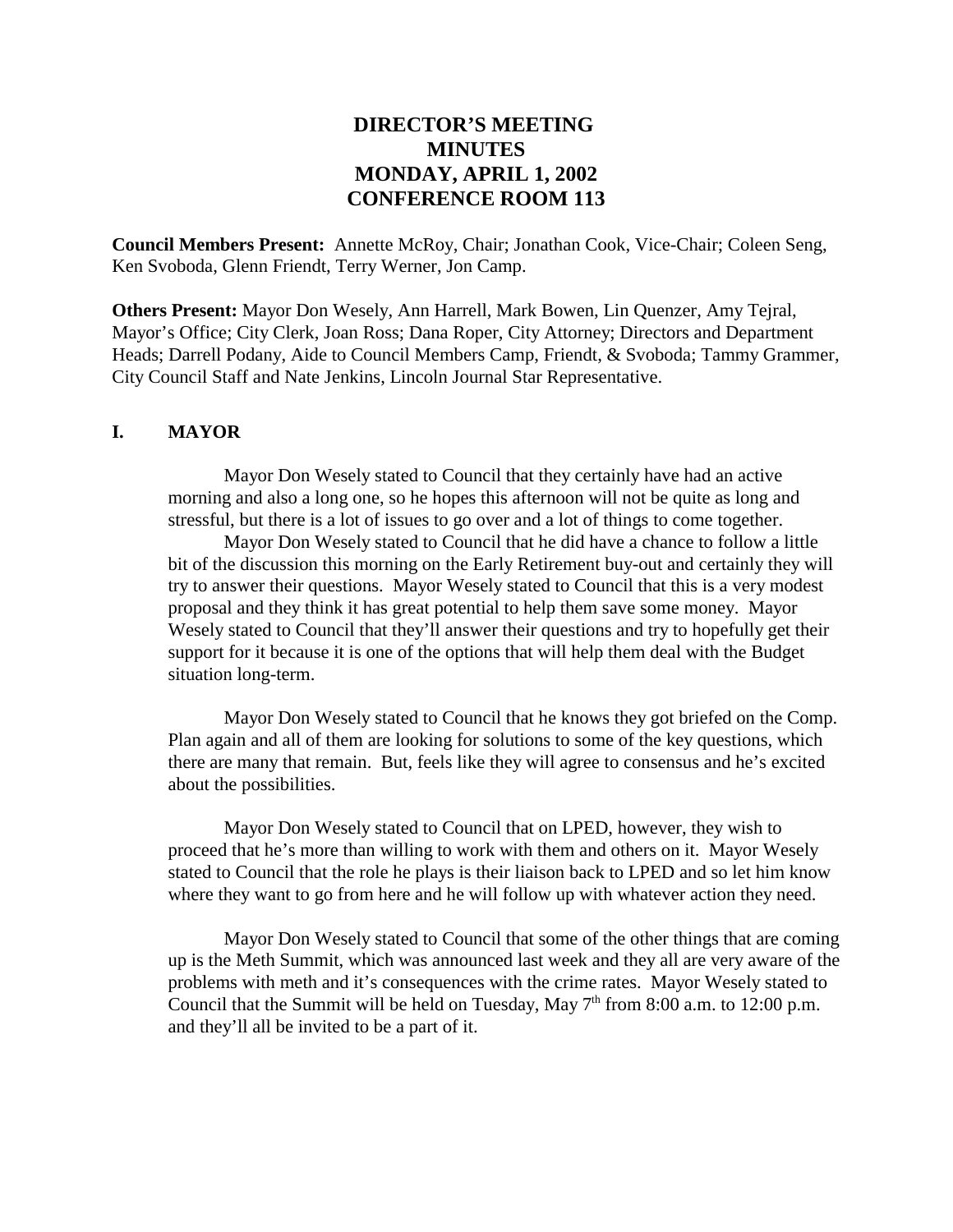Mayor Don Wesely stated to Council that the Board of Health Meeting is coming up and asked Bruce Dart about it. Bruce Dart stated to Council that the Board of Health Annual Meeting is tomorrow [Tuesday] and the Banquet is tomorrow night. Mayor Wesely stated to Council so that's a very big event and he hopes that they'll have a chance to go just like before.

Mayor Don Wesely stated to Council that they announced a number of Health Initiatives last week as well and one of them is the "Black Bag Initiative", which they have received a substantial amount with the Johnson grant. Mayor Wesely stated to Council that this is a very exciting effort to reach out to homebound elderly people and they think it could be a very integrative cutting edge. Mayor Wesely commented to Council the return of the 'good old days' when physicians and nurses visit you in your home.

Mayor Wesely stated to Council that there is also a discount drug pamphlet that they made available, which will be at the Libraries and he asked Gina Dunning if she brought copies of the pamphlets with her. Gina Dunning stated to Mayor Wesely 'no', she did not. Mayor Wesely stated to Council that they will get copies of the pamphlets to each of them, so they will each have a copy of it. Mayor Wesely stated to Council that it's a great initiative to try and help our older citizens to save money with their purchases of prescriptions.

Mayor Wesely stated to Council that the "It's Up To You-Health Challenge" is actually for the Health Endowment, but this is another kind of fun effort to get folks to do some things to keep them healthy. Mayor Wesely stated to Council the end result is a pretty substantial amount of gifts that could be won by the drawing at the end of April, so he hopes all of them will take that challenge as well.

- \*1. NEWS RELEASE RE: Mayor Presents Award Of Excellence For February. NO COMMENTS
- \*2. NEWS RELEASE RE: Access To North 56<sup>th</sup> From East "O" To Close For Four Days. — NO COMMENTS
- \*3. NEWS ADVISORY RE: Mayor Don Wesely will have a news conference at 9:30 a.m., Thursday, March 21 during the Earth Wellness Festival at Southeast Community College. — NO COMMENTS
- \*4. NEWS RELEASE RE: Mayor Kicks Off Environmental Awareness Days At Earth Wellness Festival & Environmental Awareness Days March 21 through April 30, 2002 , Lists Of Activities. — NO COMMENTS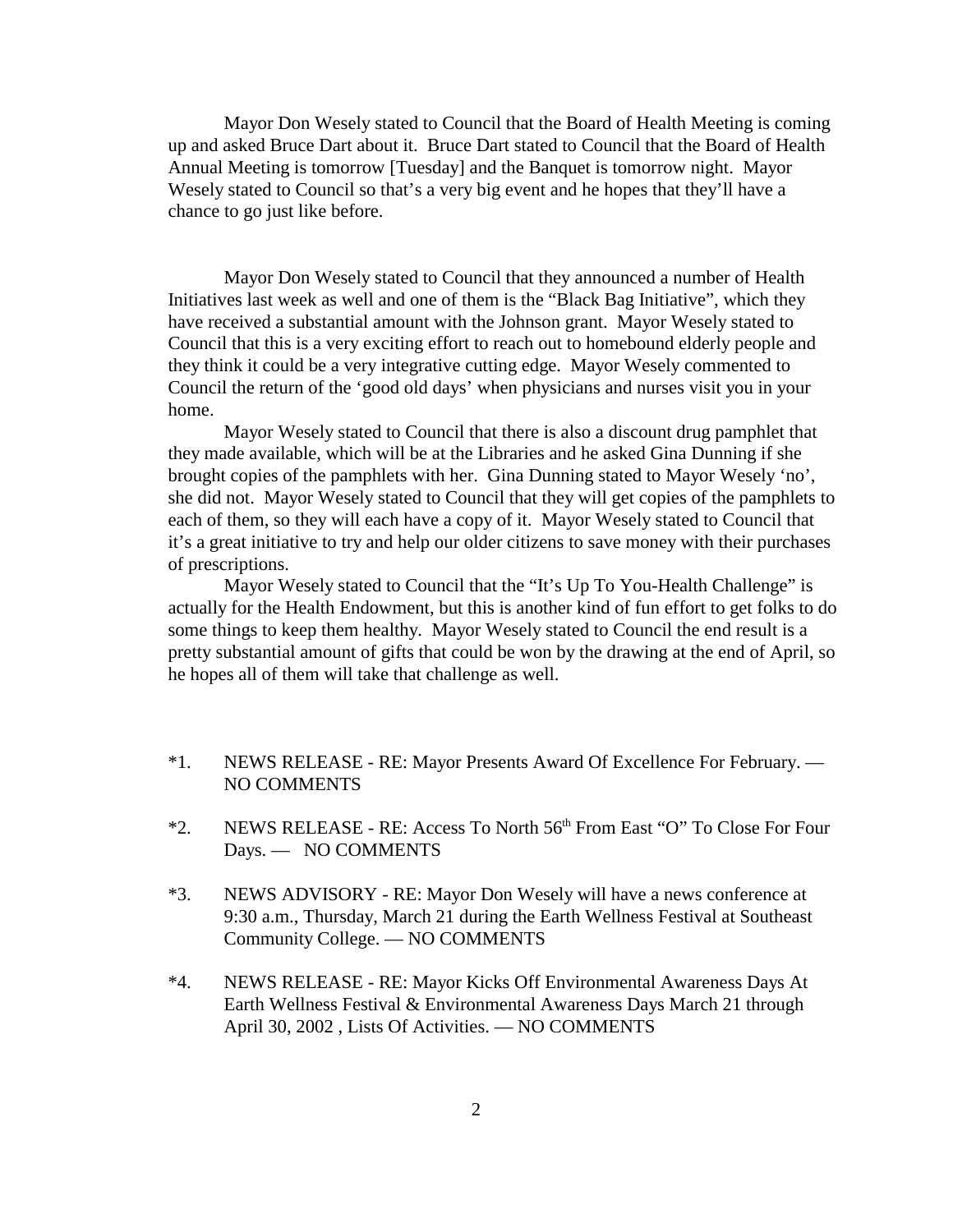- 5. NEWS ADVISORY RE: Mayor Don Wesely will join Police Chief Tom Casady to discuss an upcoming summit meeting on methamphetamine immediately following the daily police briefing at 8:45 a.m., Tuesday, March  $26<sup>th</sup>$  at the Lincoln Police Department (Council & City Clerk Joan Ross received their copies of this release on 3/25/02). — Mayor Don Wesely mentioned this Summit during his comments to Council under "I. Mayor". (See that discussion)
- 6. NEWS RELEASE RE: Mayor Calls Methamphetamine Summit. Mayor Don Wesely mentioned this Summit during his comments to Council under "I. Mayor". (See that discussion)
- 7. NEWS ADVISORY RE: Mayor Don Wesely will have a news conference at 9:30 a.m. Thursday, March  $28<sup>th</sup>$  to discuss three health initiatives. — Mayor Don Wesely mentioned the 3 Health Initiatives during his comments to Council under "I. Mayor". (See that discussion)
- 8. NEWS RELEASE RE: Mayor Kicks Off Three Health Initiatives Efforts include Black Bag Project, prescription booklet and Lincoln's Health Challenge. — Mayor Don Wesely mentioned these Health Initiatives during his comments to Council under "I. Mayor". (See that discussion)

#### **II. CITY CLERK**

City Clerk Joan Ross stated to Council that in regards to Items 2 & 3 [Application of Potamia, Inc. dba "The Parthenon" for a Class "I" liquor license at 5500 S. 56<sup>th</sup> Street, Suite 100; and Manager application of George J. Kazas for Potamia, Inc. dba "The Parthenon" at 5500 S. 56<sup>th</sup> Street, Suite 100] she will call these two items together.

City Clerk Joan Ross stated to Council that in regards to Items  $4 \& 5$  [Application] of Oglala Enterprises, Inc. dba "Jack's Bar & Grill" for a Class "C" liquor license at 100 N. 8<sup>th</sup> Street; and Manager application of Jodi L. Maughan for Oglala Enterprises, Inc. dba "Jack's Bar & Grill" at 100 N.  $8<sup>th</sup>$  Street] she will call these two items together.

City Clerk Joan Ross stated to Council that in regards to Item 27 [Change of Zone 3350 - Amending Title 27 of the Lincoln Municipal Code (the Zoning Ordinance) regarding the storage of vehicles for sale and resale in the H-2 Highway Business District and H-3 Highway Commercial District as a permitted conditional use; and to delete the storage of vehicles for sale and resale on any portion of a lot where parking is permitted as a special permitted use in the B-3 Commercial District, H-2 Highway Business District,

H-3 Highway Business District and I-2 Industrial District] she wanted to point out to them that there is a motion to amend for this item, which she just now handed out to them.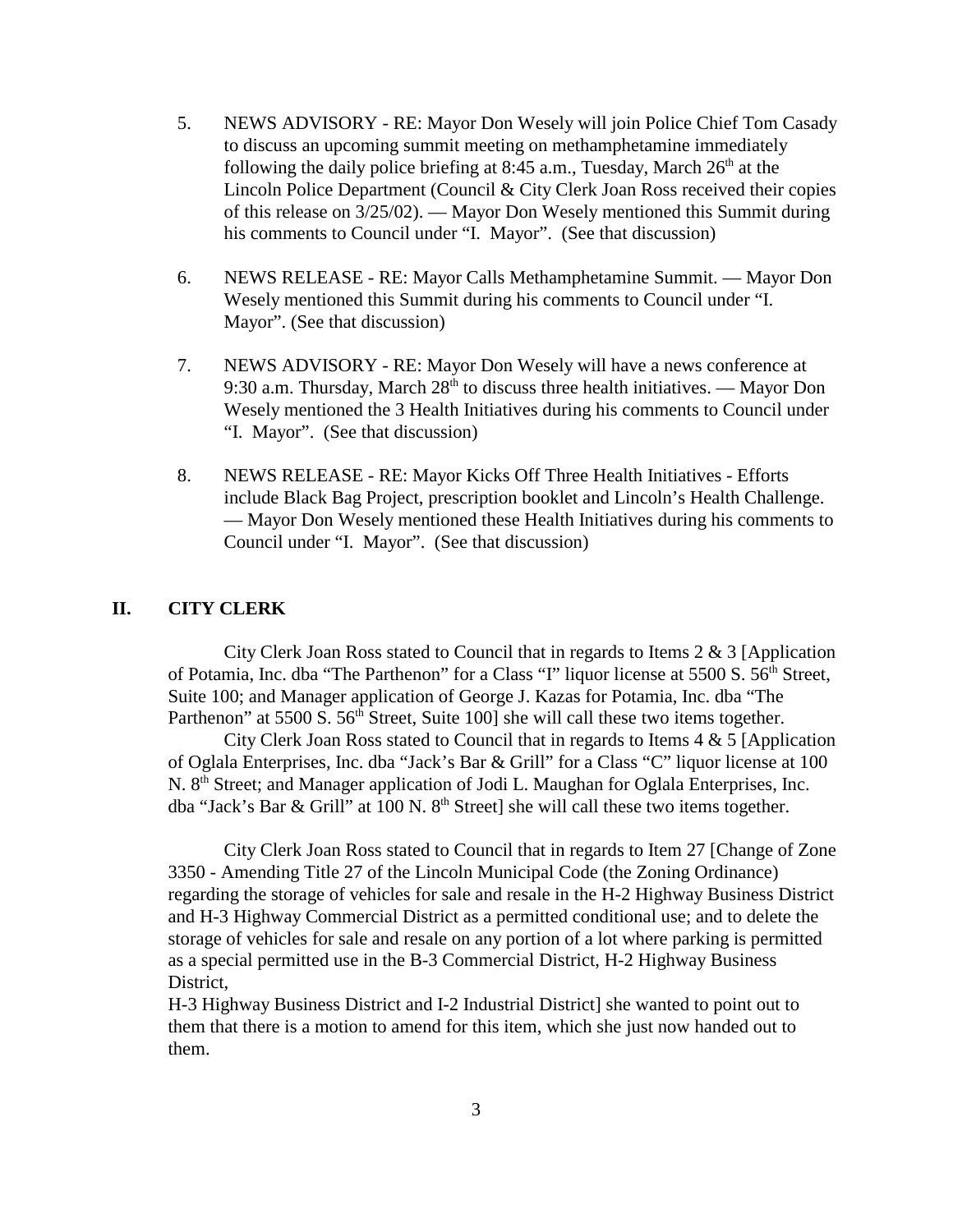City Clerk Joan Ross stated to Council that on the Pending list in regards to Items 46 & 47 [Manager application of Jason E. Hoffman for Prensa Latina Inc. dba "El Puente" at 815 "O" Street; and Creating Sewer District No. 1177 in Old Cheney Toad from approximately 62nd Street east to approximately Pheasant Run Lane] they are ready to move these items forward for April 8<sup>th</sup>. City Clerk Joan Ross stated to Council that they are also ready to move Item 49 [Vacating a 5' x  $30'6''$  portion of North  $7<sup>th</sup>$  Street adjacent to the south 37' of Lot 9, Block 32, Original Plat of Lincoln, generally located at N. 7<sup>th</sup> and "P" Streets] forward for April 8<sup>th</sup>. City Clerk Joan Ross stated to Council that they should have received a motion to amend in their packets for Item 49.

City Clerk Joan Ross stated to Council that on the Pending list in regards to Items 50 & 51 [Establishing a retirement incentive program for City employees who meet certain age & service criteria; and Approving a transfer of appropriations from existing reappropriations for budgets in various departments for the funding of the retirement incentive program as set forth in Bill No. 02-39] they will look at these items to see if they are ready to move them ahead for April  $8<sup>th</sup>$ .

City Clerk Joan Ross stated to Council that on the Pending list in regards to Item 52 [02R-54 - Approving an Interlocal Agreement between the City, County and Lincoln Electric System to establish the position and responsibilities of an Administrative Assistant to the Mayor for Economic Development] they may want to move this item forward for April 8<sup>th</sup>. City Clerk Joan Ross stated to Council that she just wanted to point these things out to them and indicated that's all she has for them. Mr. Cook stated to City Clerk Joan Ross that right now their procedure is if they put something on Pending with a certain date that the week for that date she will ask them if they want to pull it off rather than just automatically bringing it back. City Clerk Joan Ross stated to Mr. Cook 'yes' and that's why she was just mentioning these items. Mr. Cook stated to City Clerk Joan Ross okay. Discussion continued with Council and City Clerk Joan Ross on this issue with comments and questions from the Council. After discussion, City Clerk Joan Ross stated to Council that she can visit with Dana Roper about it again. Mr. Cook stated to City Clerk Joan Ross okay.

#### **III. CORRESPONDENCE**

#### **A. COUNCIL REQUESTS**

#### **ANNETTE McROY**

1. OUTSTANDING Request to Planning/Building & Safety/ **Urban Development** /Parks & Rec. - RE: The development behind West Lincoln Park 2 (RFI#94 - 1/22/02)**. — 1.) SEE RESPONSE FROM RAY HILL, PLANNING DEPARTMENT RECEIVED ON RFI#94 - 1/25/02 — 2.) SEE RESPONSE FROM CHUCK ZIMMERMAN, BUILDING & SAFETY DEPARTMENT**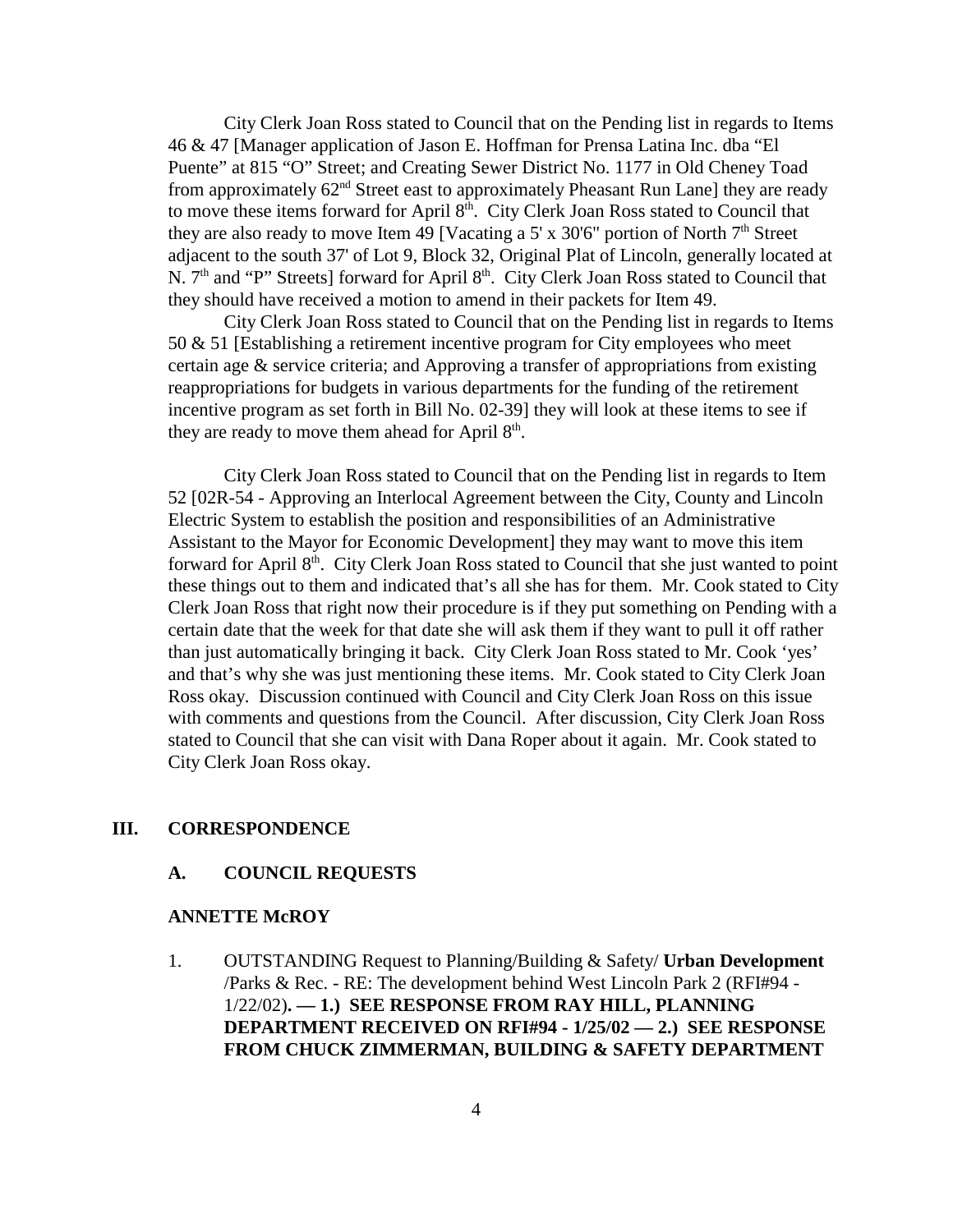## **RECEIVED ON RFI#94 - 1/28/02 —3.) SEE RESPONSE FROM MARK CANNEY, PARKS & RECREATION, RECEIVED ON RFI #94 - 01-29-02. —** NO COMMENTS

- 2. OUTSTANDING Request to **Lynn Johnson, Parks & Recreation Director** RE: A large old tree in Trago Park (RFI#97 - 1/30/02). — NO COMMENTS
- 3. OUTSTANDING Request to Doug Thomas, Information Services RE: How much does the City of Lincoln spend on licensing for Microsoft products per year? (RFI#103 - 3/4/02). — **1.) SEE RESPONSE FROM DOUG THOMAS, INFORMATION SERVICES RECEIVED ON RFI#103 - 3/25/02. —** Ms. McRoy stated that the response to this Request For Information (#103) was copied sideways and she just can't give it to the citizen who wanted it, so she is going to need a fresh copy of it. Don Herz stated to Ms. McRoy that he will take care of it. Ms. McRoy stated to Mr. Herz okay.
- 4. Request to Planning Department RE: When the developer extended Pier 2 west of 701 no street lights were installed (RFI#104 - 3/22/02). — NO COMMENTS
- 5. Request to Law Department RE: Can the ordinance be amended to help with this situation? Concerns of the Capitol Beach Community Association about the geese, and possible use of noise making devices to scare them away (RFI#105 - 3/22/02). — NO COMMENTS

#### **TERRY WERNER**

- 1. OUTSTANDING Request to **Lin Quenzer, Ombudsman** RE: The flying patterns & times of the Air National Guard and the effect on a citizen of northwest Lincoln (RFI#36 - 1/14/02). — **1.) SEE RESPONSE FROM COLONEL, ROBERT B. BAILEY, AIR COMMANDER, NEBRASKA AIR NATIONAL GUARD RECEIVED ON RFI#36 - 1/24/02 — 2.) SEE RESPONSE FROM ROGER P. LEMPKE, MAJOR GENERAL, NEBRASKA NATIONAL GUARD, THE ADJUTANT GENERAL RECEIVED ON RFI#36 - 1/28/02. —** NO COMMENTS
- 2. Request to Police Chief Tom Casady RE: Public Services Officers (PSO) (RFI#52 - 3/27/02). — NO COMMENTS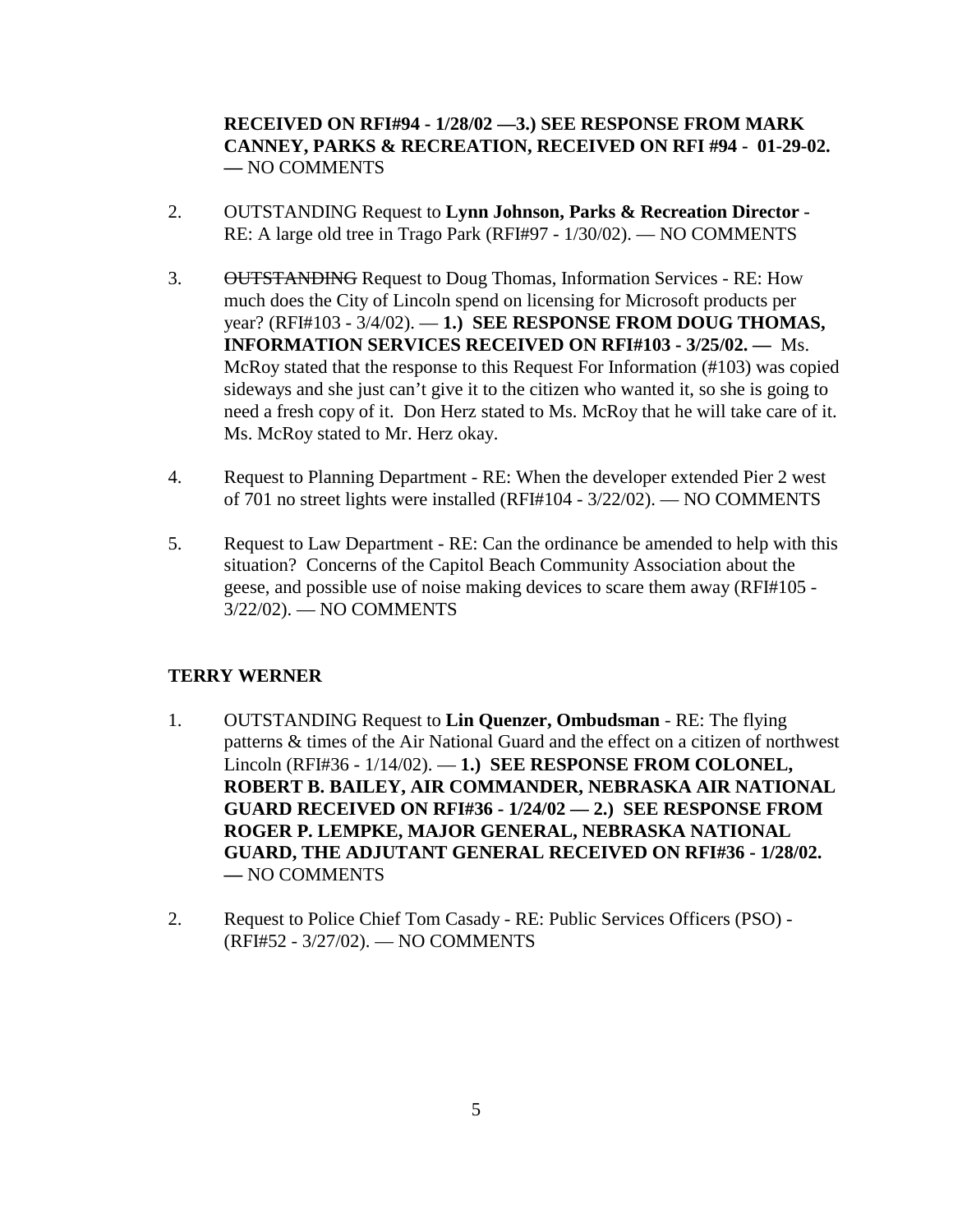#### **COLEEN SENG**

- 1. OUTSTANDING Request to **Public Works & Utilities Department** RE: The traffic study for University Place and Nebraska Wesleyan (RFI#884 - 2/4/02). — Nicole Fleck-Tooze stated to Ms. Seng that she has the response to this Request For Information (#884) right here. Ms. Seng stated to Ms. Tooze okay. Ms. Tooze stated to Ms. Seng that this is the response to Guy Matson regarding the University Place on the North 48<sup>th</sup> Street Corridor issue and there is a response from Virendra Singh in Public Works and Wynn Hjermstad from the Urban Development Department. [Nicole Fleck-Tooze handed out the response to this RFI (#884) to everyone] Ms. Seng 'thanked' Ms. Tooze.
- 2. OUTSTANDING Request to **Mayor/Finance/Law** RE: Wheel Tax (RFI#888 3/11/02). — Ms. Seng stated that Don Herz said that he had called the gentleman in regards to the Wheel Tax issue. Ms. Seng 'thanked' Mr. Herz.

#### **GLENN FRIENDT**

Mr. Friendt stated to Don Herz that he appreciates the information that he provided to him regarding the meter violation and the reflections for the three months. Mr. Friendt stated to Mr. Herz that he has some follow up questions on it, but he'll get back to him. Mr. Herz stated to Mr. Friendt okay.

Mr. Friendt stated to Kathleen Sellman that as they saw today there has been some changes and there will be additional amendments and there might be deletions on the Comprehensive Plan and asked if these can be made all along the way. Kathleen Sellman stated to Mr. Friendt that if he wants to make amendments certainly they can do it. Mr. Friendt asked Ms. Sellman if it would be better to do it now. Ms. Sellman stated to Mr. Friendt that she would suggest that they wait until the Planning Commission acts because they may take care of the issue that he had in mind. Ms. Sellman stated to Mr. Friendt that if he wants to talk about it after the Director's Meeting today they can do that, if he has something specific in mind. Mr. Friendt stated to Ms. Sellman the second question he has relates to those other bench marks that they will be using and indicated that he has a February version of the Comp. Plan that he has been recording over and marking on it and asked if those bench marks have been set for those additional bench marks, flushed out, set, plugged in or .... Ms. Sellman stated to Mr. Friendt that there is text and asked him if he would like a copy of it and they could get it for everyone if they don't already have it. Mr. Friendt stated to Ms. Sellman that he would like a copy of it. Ms. McRoy stated to Ms. Sellman that a copy for everyone would be good. Ms. Sellman stated to Ms. McRoy okay. Discussion continued with Council, Kathleen Sellman and Dana Roper on this issue with comments and questions from the Council.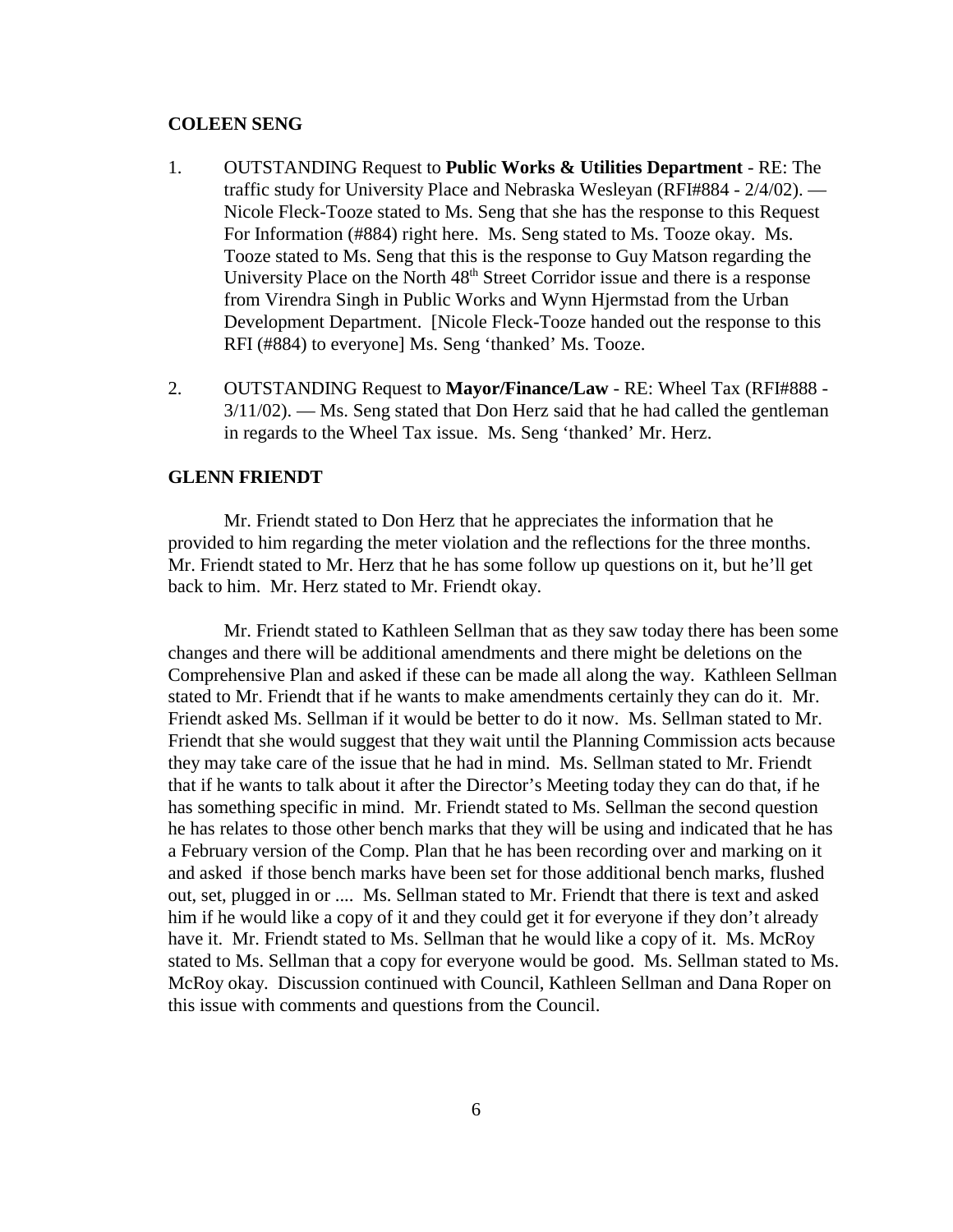1. Request to Kathleen Sellman, Planning Director/Ed Zimmer, Historic Preservation Planner - RE: Historic designation process (RFI#12 - 3/19/02). — **1.) SEE RESPONSE FROM ED ZIMMER, PLANNING, HISTORIC PRESERVATION PLANNER RECEIVED ON RFI#12 - 3/25/02. —** NO COMMENTS

## **JONATHAN COOK**

- 1. OUTSTANDING Request to Steve Schwab, **Parks & Recreation Department** RE: Tree Grants (RFI#65 - 2/22/02). — NO COMMENTS
- 2. OUTSTANDING Request to Lynn Johnson, **Parks & Recreation Director** RE: Park Sizes & Categories (RFI#68 - 3/12/02). — NO COMMENTS

## **B. DIRECTORS AND DEPARTMENT HEADS**

#### **BUDGET/FINANCE**

 1. Inter-Department Memo from Steve Hubka - RE: Retirement Incentives - (Item #50, 02-39 - on the Agenda for 4/1/02). — Ms. McRoy stated that they discussed this issue at a Pre-Council Meeting this morning.

#### **COUNTY COMMISSIONERS**

 1. Letter from County Commissioners to Greg Schwinn, Chair, Planning Commission - RE: The development of the Year 2025 Comprehensive Plan. — NOTED WITHOUT COMMENTS

#### **FINANCE/AUDITING**

 1. Report from Mark Leikam, City of Lincoln Keno Auditor - RE: City of Lincoln's - Keno Activity. — NOTED WITHOUT COMMENTS

#### **HEALTH DEPARTMENT**

- \*1. NEWS RELEASE RE: Preventing Those Pesky Mosquitos Ways to Reduce Mosquito Bites and the Diseases They Carry. — NOTED WITHOUT **COMMENTS**
- $*2.$  NEWS RELEASE RE: Vital Statistics Report Recently Released The  $23<sup>rd</sup>$ Annual Vital Statistics Report of the Lincoln-Lancaster County Health Department is now available on our website. — NOTED WITHOUT **COMMENTS**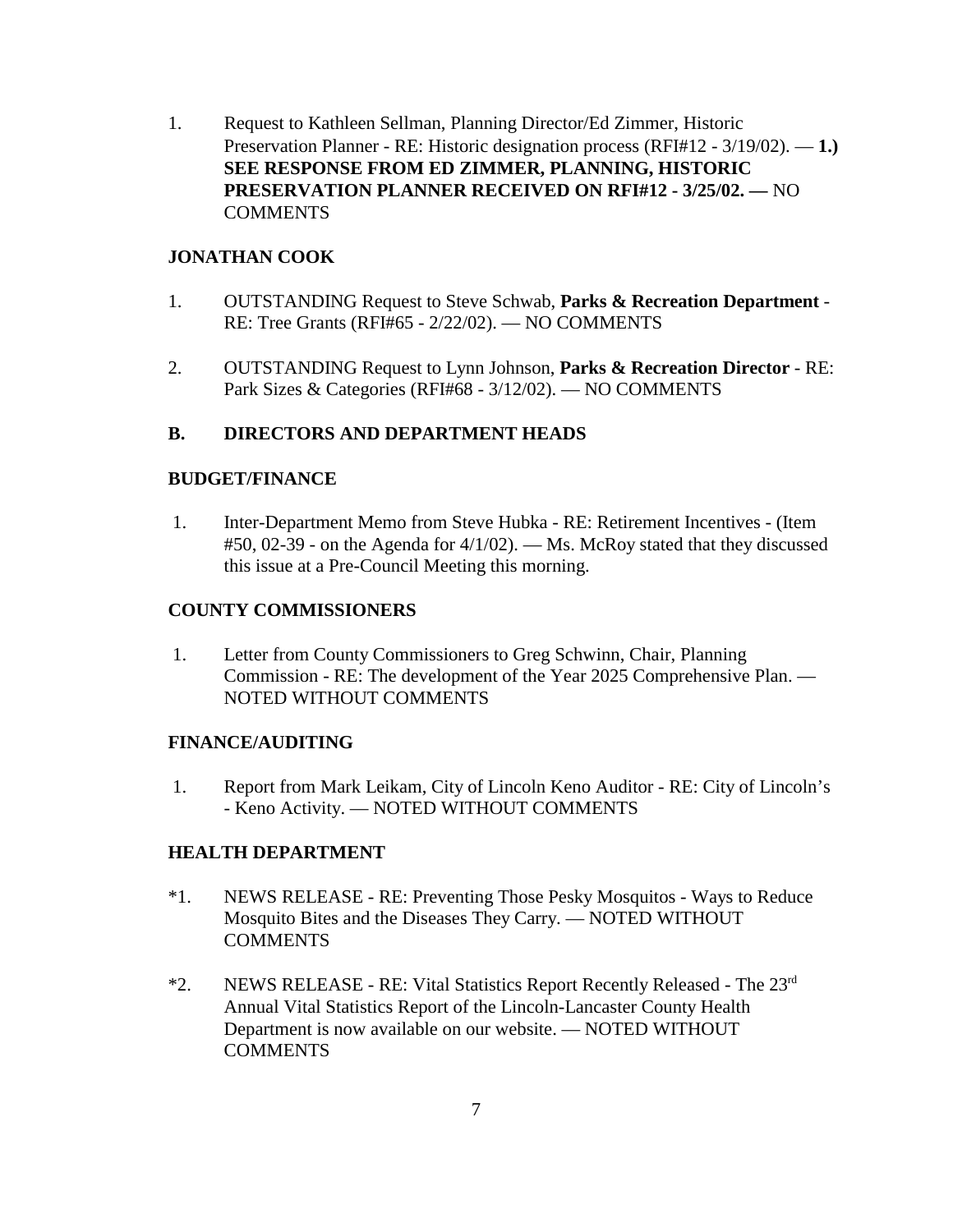#### **LIBRARY**

- \*1. Letter from Carol J. Connor, Library Director RE: Lincoln City Libraries Inservice Training Day. — NOTED WITHOUT COMMENTS
- \*2. DIRECTOR'S REPORT RE: Lincoln City Libraries Statistical Report Monthly Categorical Report - Fund Balances - February 2002. — NOTED WITHOUT COMMENTS

#### **PLANNING**

- \*1. Material from Steve Henrichsen RE: City of Lincoln, Nebraska Infrastructure Financing Strategy - Draft Report - March 19, 2002 (Copy of this Material is on file in the City Council Office). — NOTED WITHOUT COMMENTS
- 2. Material from Kathleen Sellman to P. Joseph Gabig RE: Wilderness Park Crossing at Yankee Hill Road. — Ms. McRoy stated to Kathleen Sellman that it seems like they have been getting quite a few letters in regards to this issue and indicated that these all have been forward to the Planning Commission for the public record. Ms. Sellman stated to Ms. McRoy 'yes'. Ms. McRoy stated to Ms. Sellman okay.
- 3. Material from Kathleen Sellman to Mary Roseberry-Brown RE: Wilderness Park Crossing at Yankee Hill Road. — Ms. McRoy commented about this issue under "III. Correspondence-B. Directors and Department Heads - Planning #2". (See that discussion)
- 4. 'Minutes' Meeting Record Planning Commission March 13, 2002 RE: Special Public Hearing on the "draft" 2025 Lincoln-Lancaster County Comprehensive Plan, dated February 6, 2002 (Council copies placed in their Thursday packets on 3/28/02)(Copy of these 'Minutes' are on file in the City Council Office). — Ms. McRoy stated that she also understands that this meeting is on tape, if someone wanted to watch it.

#### **POLICE DEPARTMENT**

 1. Memo from Russ Fosler, LPD to City Clerk Joan Ross - RE: Tricia Rodriguez, Chuck E. Cheese (Item #34 on the Agenda for 4/01/02). — Ms. McRoy stated that Russ Fosler has finished the application background on Tricia Rodriguez for "Chuck E. Cheese's", so this has been moved forward for them to proceed on. Ms. McRoy stated that this issue was on the list to move forward. City Clerk Joan Ross stated to Ms. McRoy 'yes', it is. Ms. McRoy stated to City Clerk Joan Ross okay and noted that Russ [Fosler] recommends approval.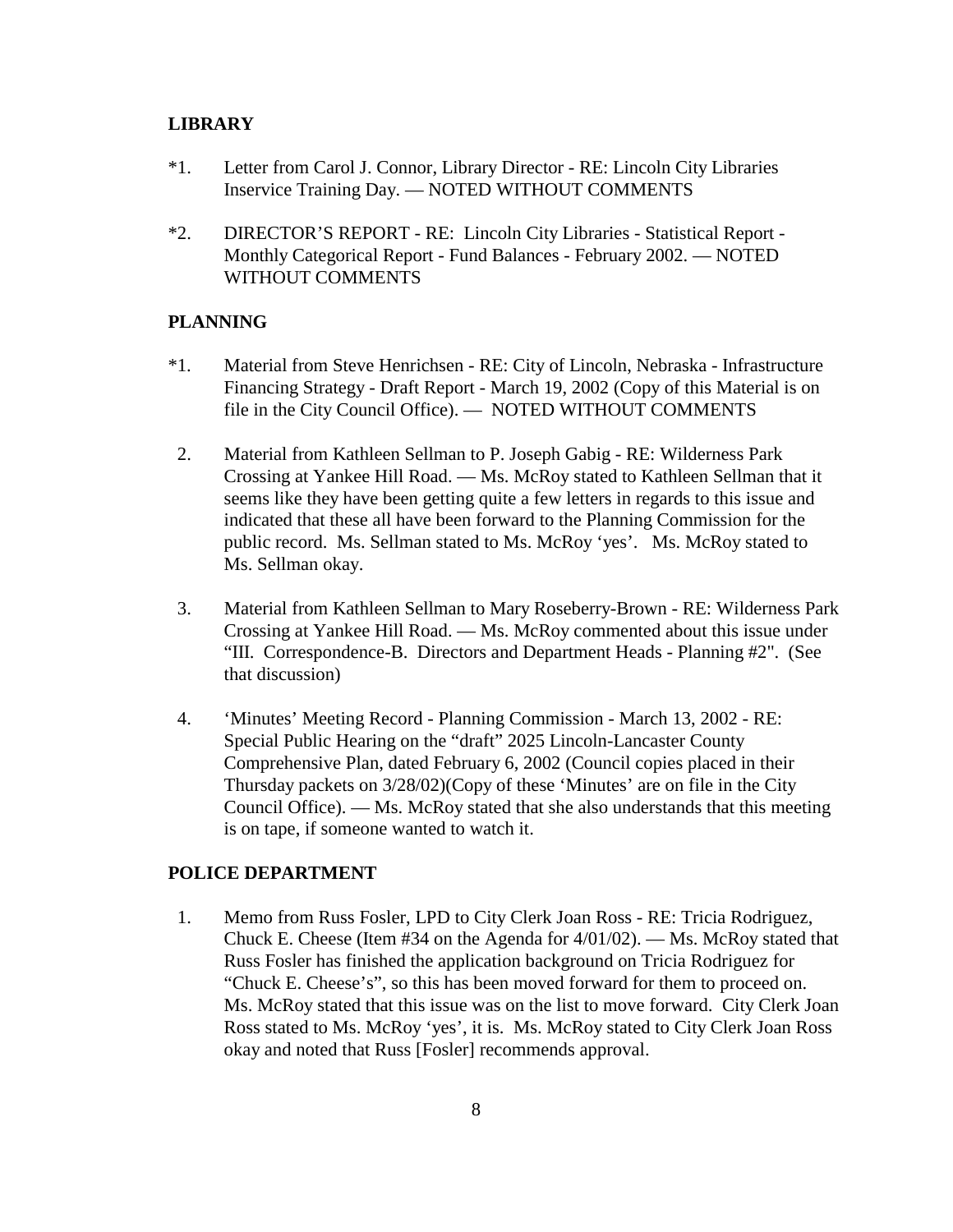#### **PUBLIC WORKS & UTILITIES DEPARTMENT**

- \*1. Response Letter from Dennis Bartels to John Huff RE: Concerning issues that the Capital Beach Home Owners Association raised concerning Capital Beach Lake. — NOTED WITHOUT COMMENTS
- 2. Memo from Ken Smith, City Parking Manager RE: Procedures for power washing garages. — Ms. McRoy stated that this relates back to the claim they had from Heidi Burklund and stated to Allan Abbott that this memo still doesn't explain why they were doing it on that day which led to the claim and so she was still curious about it. Nicole Fleck-Tooze stated to Ms. McRoy that they wanted something specific as to why. Mr. Cook stated to Ms. Tooze that they would like something from the Law Department or the Public Works Department and commented that they were expecting more background information. Ms. Tooze stated to Mr. Cook that it was their understanding that the Law Department was working on the details of this particular claim and they were asked to provide more general of what their policy is on it. Dana Roper stated to Council that Risk Management is trying to come up with some information and so both of the claims are still being worked on. Mr. Cook stated to Mr. Roper that they have these claims on their Agenda today. Mr. Roper stated to Mr. Cook that his recommendation is to continue them. Discussion continued with Council, Dana Roper and Allan Abbott on this issue with comments and questions from the Council. After discussion, Allan Abbott stated to Council that he will check on how they notify other people when they are going to be washing the garage that day. Mr. Werner stated to Mr. Abbott okay.
- 3. Response E-Mail from Scott Opfer RE: Process for "Traffic Calming" for Woods Park Neighborhood & Comments on the "Options" you sent. — NOTED WITHOUT COMMENTS
- 4. Memo from Steve Masters RE: Stormwater Utility-State of Nebraska Legislative Bill 936. — Ms. McRoy asked Amy Tejral if they are tracking this bill (936). Amy Tejral stated to Ms. McRoy 'yes', this is our bill. Ms. McRoy stated to Ms. Tejral okay.

#### **URBAN DEVELOPMENT DEPARTMENT**

.

\*1. Faxed Letter from Marc Wullschleger to Property Owner - RE**:** Resolution of Intention to Create a business improvement district in University Place passed by the Lincoln City Council on February 25, 2002. — NOTED WITHOUT COMMENTS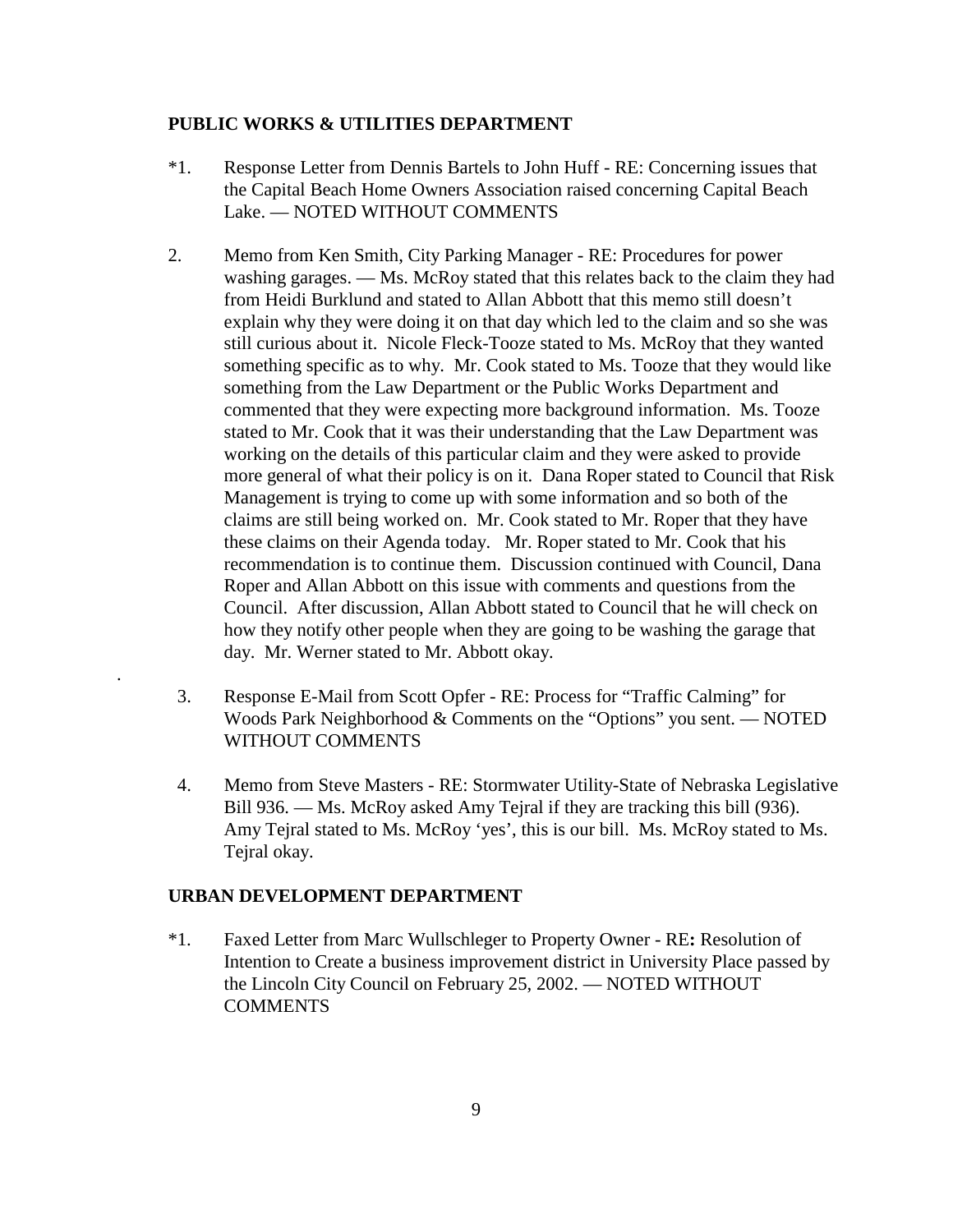#### **C. MISCELLANEOUS**

- \*1. Letter from Dale E. Gruntorad, CPA, CVA to Don Herz, Finance Director RE: Emergency Medical Services Fund. — NOTED WITHOUT COMMENTS
- \*2. Faxed Response Letter from Todd Sandsted to Polly McMullen, Downtown Lincoln Association - RE: To maintain the vitality of Lincoln's downtown (In response to Polly's letter to him). — Ms. McRoy stated that the Mayor also wrote Todd Sandsted a letter and 'thanked' him.
- \*3. 4 Format Letters RE: In Support of allowing underage piercing 15 years of age and older - With Parental Consent. — NOTED WITHOUT COMMENTS
- \*4. Note from Gary & Judy Swenson RE: In Protest of Business Improvement District in University Place on March 25, 2002. — NOTED WITHOUT **COMMENTS**
- \*5. Letter from LIBA Board of Directors RE: With the recent loss of over 1,000 jobs in our community, the subject of economic development has been given greater than usual media coverage. — NOTED WITHOUT COMMENTS
- \*6. Letter & Material from Aaron T. Funk, Legal Specialist, Telesis, Inc. RE: Haymarket Sidewalk Vacation,  $7<sup>th</sup>$  & "P" Streets. — NOTED WITHOUT COMMENTS
- 7. E-Mail from Josh Staats RE: Coddington Park. Ms. McRoy asked if someone from the Parks & Recreation Department would respond to this E-Mail. Lynn Johnson stated to Ms. McRoy that they will respond to it. Ms. McRoy 'thanked' Lynn Johnson.
- 8. E-Mail from Alan Wickman RE: In Nebraska Law, subsection 60-6,230(1) says: - relating to bicycles to require lights on the front and rear of bicycles operated on the streets of Lincoln. — Mr. Cook stated that they will forward this E-Mail to the Bike Pedestrian Committee, so they are aware of possible State Law conflict.
- 9. E-Mail from Polyglot Translation Co., Ltd. RE: Polyglot Translation. NOTED WITHOUT COMMENTS
- 10. E-Mail from Kevin Poague RE: Comp. Plan Support. NOTED WITHOUT **COMMENTS**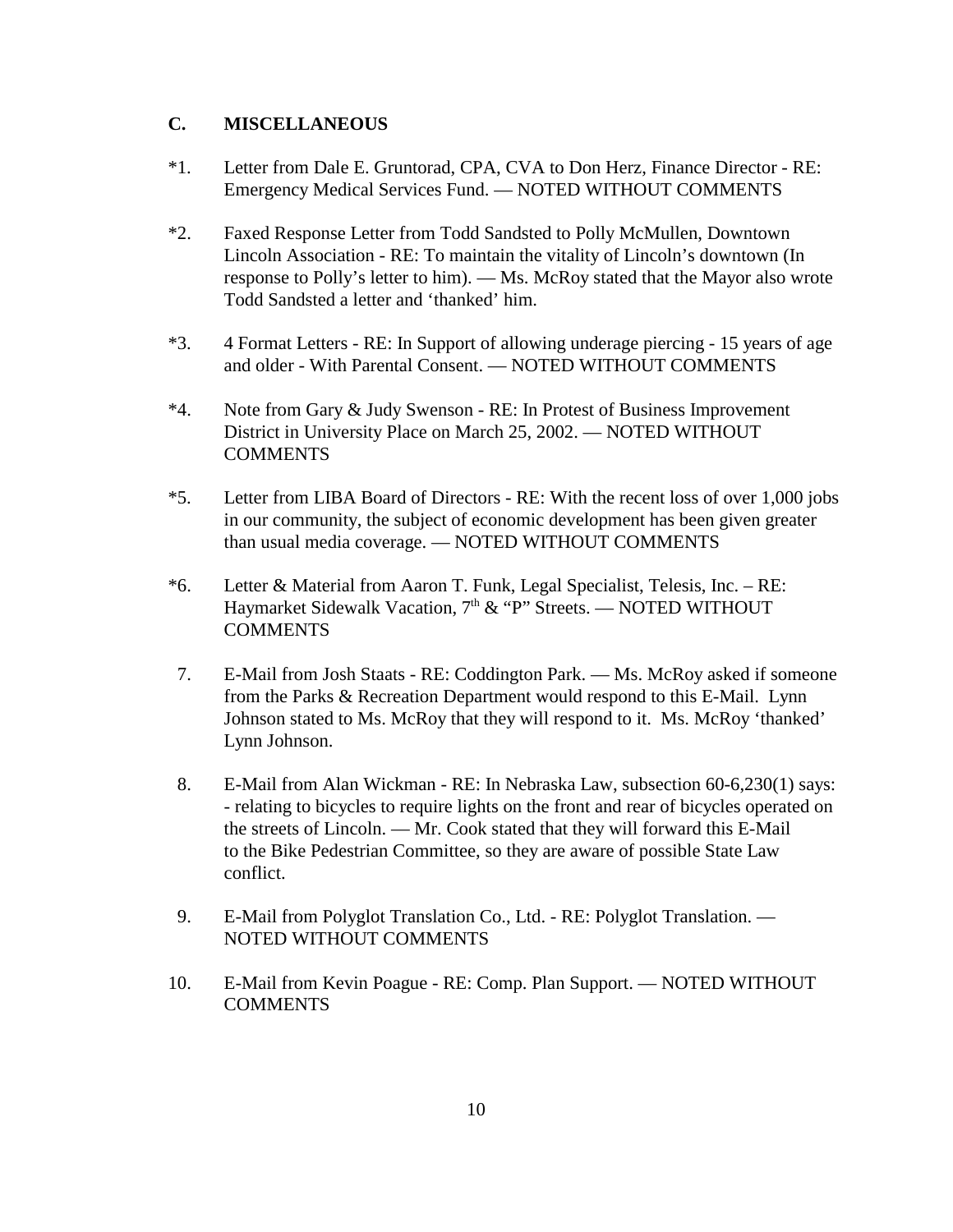- 11. 2 Format Letters RE: In Support of allowing underage piercing 15 years of age and older - With Parental Consent. — NOTED WITHOUT COMMENTS
- 12. Letter from Kelly N. Tollefsen, Morrow, Poppe, Otte, Watermeier & Phillips, P.C. Attorneys At Law – RE: Amendment to Lincoln City-Lancaster County Comprehensive Plan. — Ms. McRoy asked Kathleen Sellman if they have a copy of this letter. Ms. Sellman stated to Ms. McRoy 'yes', they do. Ms. McRoy asked Ms. Sellman if they are taking care of it and if it is going to the Planning Commission. Ms. Sellman stated to Ms. McRoy 'yes'. Mr. Werner asked Dana Roper if there's a legal basis of when they change the Comp. Plan and commented that it seems like this is a little bit of down zoning. Mr. Werner asked Mr. Roper if he has seen this letter. Mr. Roper stated to Mr. Werner that 'no', he hasn't. Mr. Roper stated to Mr. Werner that he will take a look at it.
- 13. E-Mail from Robert Doulas RE: Comprehensive Plan and "O" Street expansion. — Mr. Cook asked if someone from the Public Works & Utilities Department could respond to this E-Mail. Nicole Fleck-Tooze stated to Mr. Cook 'yes', they will respond to it.
- 14. E-Mail from Janet E. Doulas RE: Comprehensive Plan 25 year plan. Mr. Cook asked if the Public Works & Utilities Department could also respond to this E-Mail. Nicole Fleck-Tooze stated to Mr. Cook 'yes', they will respond to it. Ms. McRoy and Mr. Cook stated to Ms. Tooze okay. Discussion continued with Council and Allan Abbott on this issue with comments and questions from the Council. After discussion, Allan Abbott stated to Council that he will check into it.
- 15. Letter from Michael Kane RE: Police trash 4<sup>th</sup> Amendment. NOTED WITHOUT COMMENTS

[Mr. Cook, Vice-Chair read through the Director's Addendum (for March 25<sup>th</sup>) for Ms. McRoy, Chair]

# **ADDENDUM (For March 25th - evening Council Meeting)**

## **I. MAYOR**

- 1. NEWS RELEASE RE: City of Lincoln Snow/Traffic Condition Report 3/25/02 at 6:00 a.m. — NOTED WITHOUT COMMENTS
- 2. NEWS ADVISORY RE: Mayor Don Wesely will have a news conference to discuss the City hiring freeze and other budget proposals at 1:30 p.m., on Monday, March 25<sup>th</sup>. — NOTED WITHOUT COMMENTS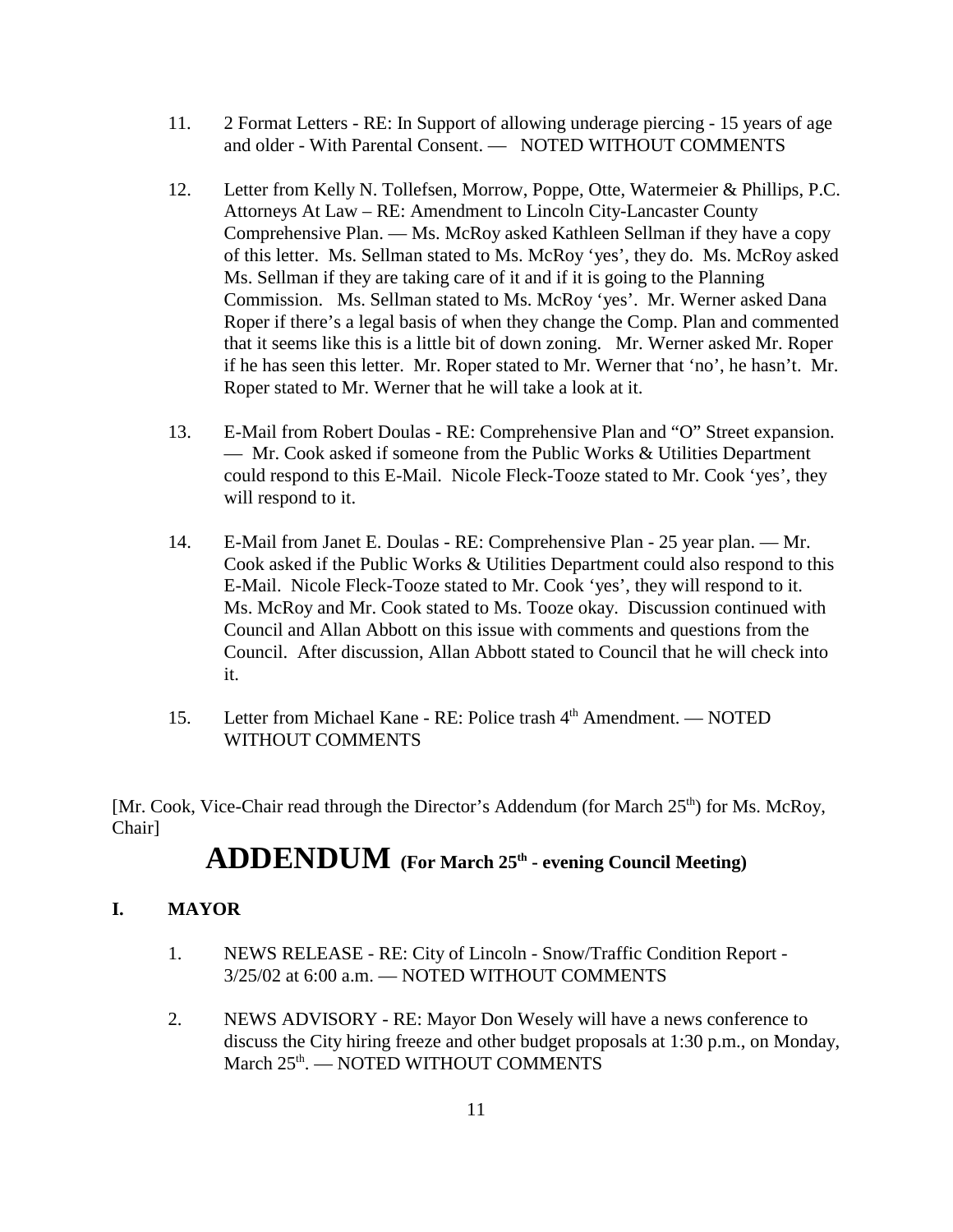- 3. NEWS RELEASE RE: City of Lincoln Snow/Traffic Condition Report 3/25/02 at 11:00 a.m. — NOTED WITHOUT COMMENTS
- 4. NEWS RELEASE RE: North 56<sup>th</sup> From "O" To "R" Streets To Remain Closed 10 To 14 Days For AllTel Work. — NOTED WITHOUT COMMENTS
- 5. NEWS RELEASE RE: Mayor Implements Hiring Freeze Wesely considers additional cost saving measures in preparing City Budget. — NOTED WITHOUT **COMMENTS**

# **II. CITY CLERK - NONE**

## **III. CORRESPONDENCE**

**A. COUNCIL REQUESTS - NONE** 

## **B. DIRECTORS AND DEPARTMENT HEADS**

## **PLANNING**

1. Memo from Brian Will - RE: Allowed Districts for Automobile Sales and Required Setbacks - Item #6-Change of Zone 3350, on the Agenda for 3/25/02. — NOTED WITHOUT COMMENTS

## **C. MISCELLANEOUS**

- 1. Faxed Letter from Rich Wiese, R.E. Wiese Enterprises RE: Change of Zone #3350 - He ask that you not to pass #3350 as it states today- Item #6, on the Agenda for 3/25/02. — NOTED WITHOUT COMMENTS
- 2. Faxed Letter from Karl Jensvold, Winner's Circle Auto RE: Front yard parking for auto dealers - Item #6-Change of Zone 3350, on the Agenda for 3/25/02. — NOTED WITHOUT COMMENTS
- 3. E-Mail from Rich Rodenburg, owner, Bike Pedalers/Walton Trail Co. RE: Ordinance to require tail lights on bicycles - Item #4, on the Agenda for 3/25/02. — NOTED WITHOUT COMMENTS
- 4. E-Mail from Mary Roseberry-Brown, President, the Friends of Wilderness Park RE: Draft City-County Comprehensive Plan. — NOTED WITHOUT **COMMENTS**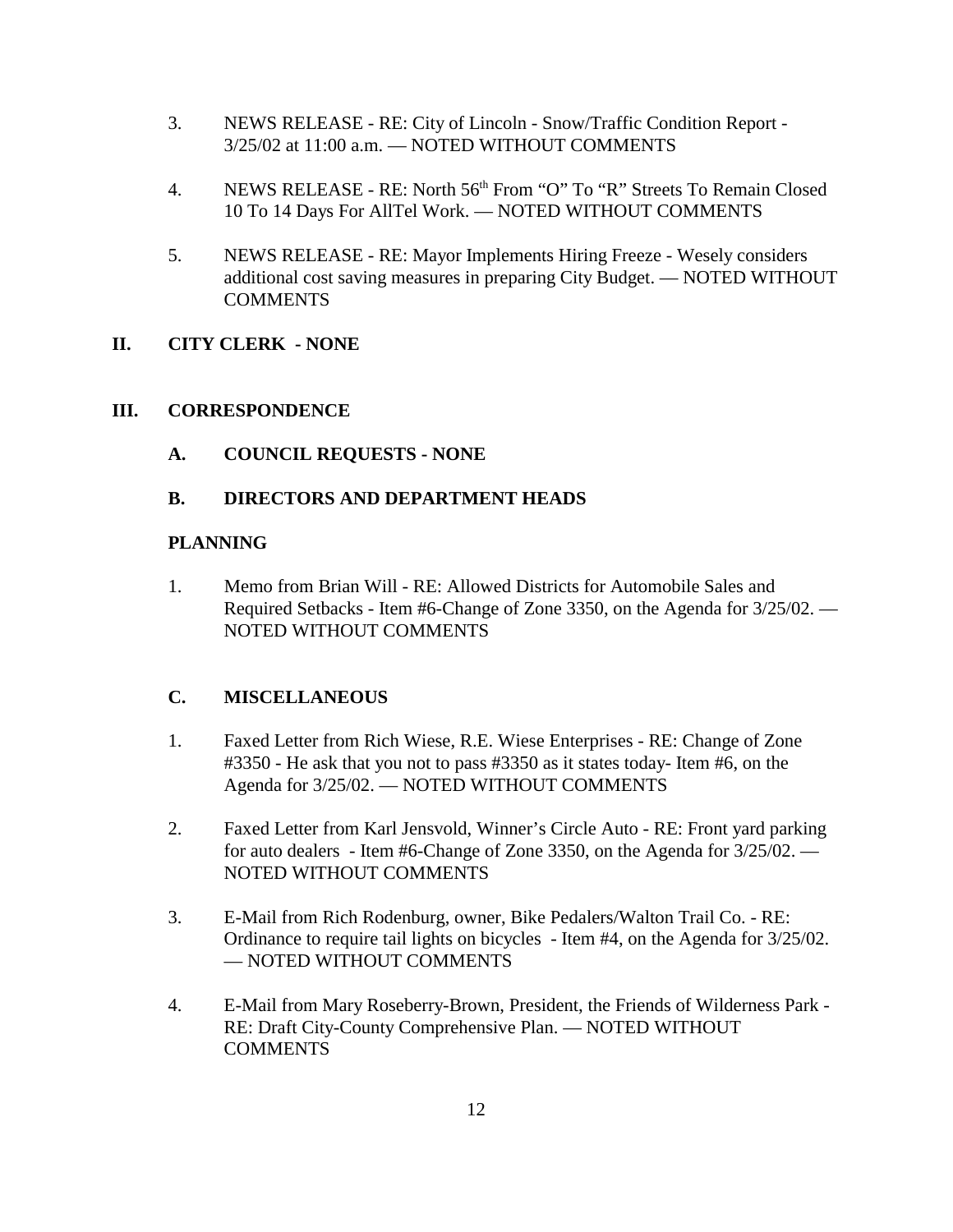5. E-Mail from Mary Roseberry-Brown, President, the Friends of Wilderness Park - RE: This is a request for a copy of the public records described below, made pursuant to the Nebraska public records statutes, Neb. Rev. Stat. 84-712 et seq. — NOTED WITHOUT COMMENTS

[Mr. Cook, Vice-Chair read through the Director's Addendum (for April  $1<sup>st</sup>$ ) for Ms. McRoy, Chair]

# **ADDENDUM (For April 1st)**

## **I. MAYOR**

1. NEWS RELEASE - RE: North 56<sup>th</sup> Open, North Cotner Now Closed. — NOTED WITHOUT COMMENTS

#### **II. CITY CLERK - NONE**

#### **III. CORRESPONDENCE**

**A. COUNCIL REQUESTS - NONE** 

#### **B. DIRECTORS AND DEPARTMENT HEADS**

#### **HEALTH DEPARTMENT**

1. NEWS RELEASE - RE: "National Public Health Week" April 1, 2002-April 7, 2002. — NOTED WITHOUT COMMENTS

#### **PLANNING**

1. Memo from Kathleen Sellman to Kathy Campbell, County Board - RE: Human Services Language in the Draft Comprehensive Plan. — NOTED WITHOUT **COMMENTS** 

## **C. MISCELLANEOUS**

- 1. Letter from William F. Austin, Law Offices, Erickson & Sederstrom, P.C. RE: Change of Zone 3350. — NOTED WITHOUT COMMENTS
- 2. E-Mail from Michael J. Carlin, representing the Friends of Wilderness Park RE: Draft City-County Comprehensive Plan. — NOTED WITHOUT COMMENTS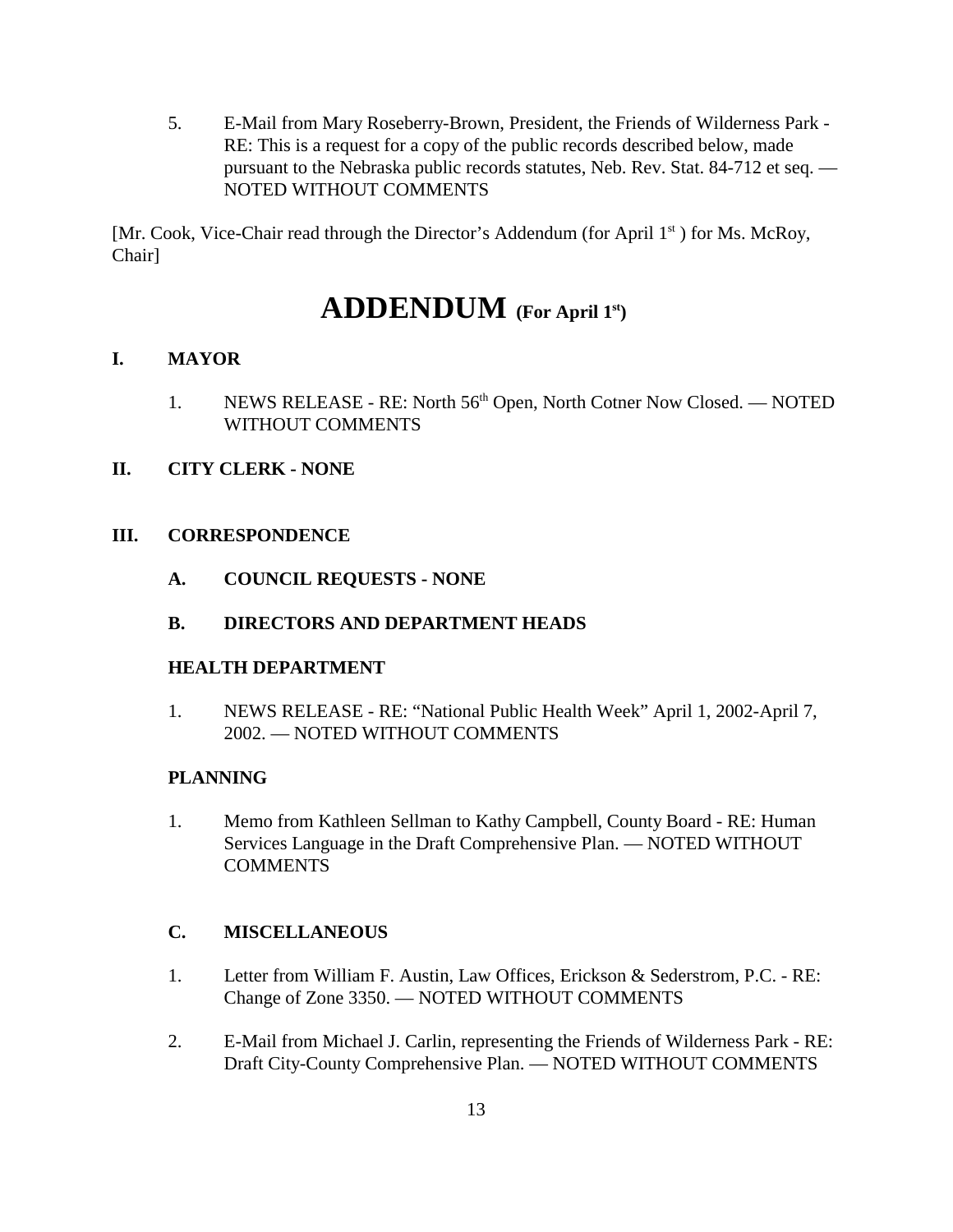- 3. Faxed Letter from Jan Merritt, Executive Director, Nebraska Independent Auto Dealers - RE: They request that you vote on Change of Zone #3350 as presented to you by the Planning Department, March 25, 2002. — NOTED WITHOUT **COMMENTS**
- 4. Letter from Daniel K. Marvin, Marvin Investment Management, Co. RE: The accounting and business activities of the Lincoln Partnership for Economic Development (Council received their copies of this letter on 4/01/02 in the morning, before the Pre-Council Meeting at 9:45 a.m.). — NOTED WITHOUT **COMMENTS**

Mayor Don Wesely stated to Council that Friday is going to be the last day for Kathleen Sellman and he would like to 'thank' her for all of her service to the City. Mayor Wesely stated that Kathleen [Sellman] has done absolutely a great job and he 'thanked' Kathleen [Sellman] for everything she has done. [Everyone clapped] Ms. McRoy stated to Kathleen [Sellman] that they will miss her. Ms. Sellman 'thanked' everyone.

#### **IV. DIRECTORS**

**PUBLIC WORKS & UTILITIES DEPARTMENT -** Nicole Fleck-Tooze stated to Council that she has a couple of quick things for them. Nicole Fleck-Tooze stated to Council that they are expecting this week for their permit to go out on public notice from the State, which is their NBS Permit for a Stormwater discharge. Ms. Tooze stated to Council that they have several new programs that are on their way, which they will initiate to meet those new Federal regulations. Ms. Tooze stated to Council that it will be a 30 day public notice and they will take any comments that they receive and then it will be finalized.

Nicole Fleck-Tooze stated to Council that they have a public meeting tomorrow at 6:00 p.m. over at the South  $14<sup>th</sup>$  Street Library on the Beal Slough Final Engineers Project. Ms. Tooze stated to Council that they have been in touch with the Tierra Neighborhood and Homeowners Association to make sure that they are represented that evening.

Nicole Fleck-Tooze stated to Council that a couple of weeks ago Danny Walker had raised a concern about the  $7<sup>th</sup>$  Street construction down in the Haymarket area regarding soil contamination. Ms. Tooze stated to Council that Jim Visger indicated that the depth of excavation to the core out for paving does not require any removal of contaminants that the cored out area consisted primarily of gravel and soils found in any gravel road maintained by the City. Ms. Tooze stated to Council that they did forward an E-Mail to them this morning about it, so if it comes up this afternoon they can talk about it. Mr. Cook asked Ms. Tooze if the response from Jim Visger went to Danny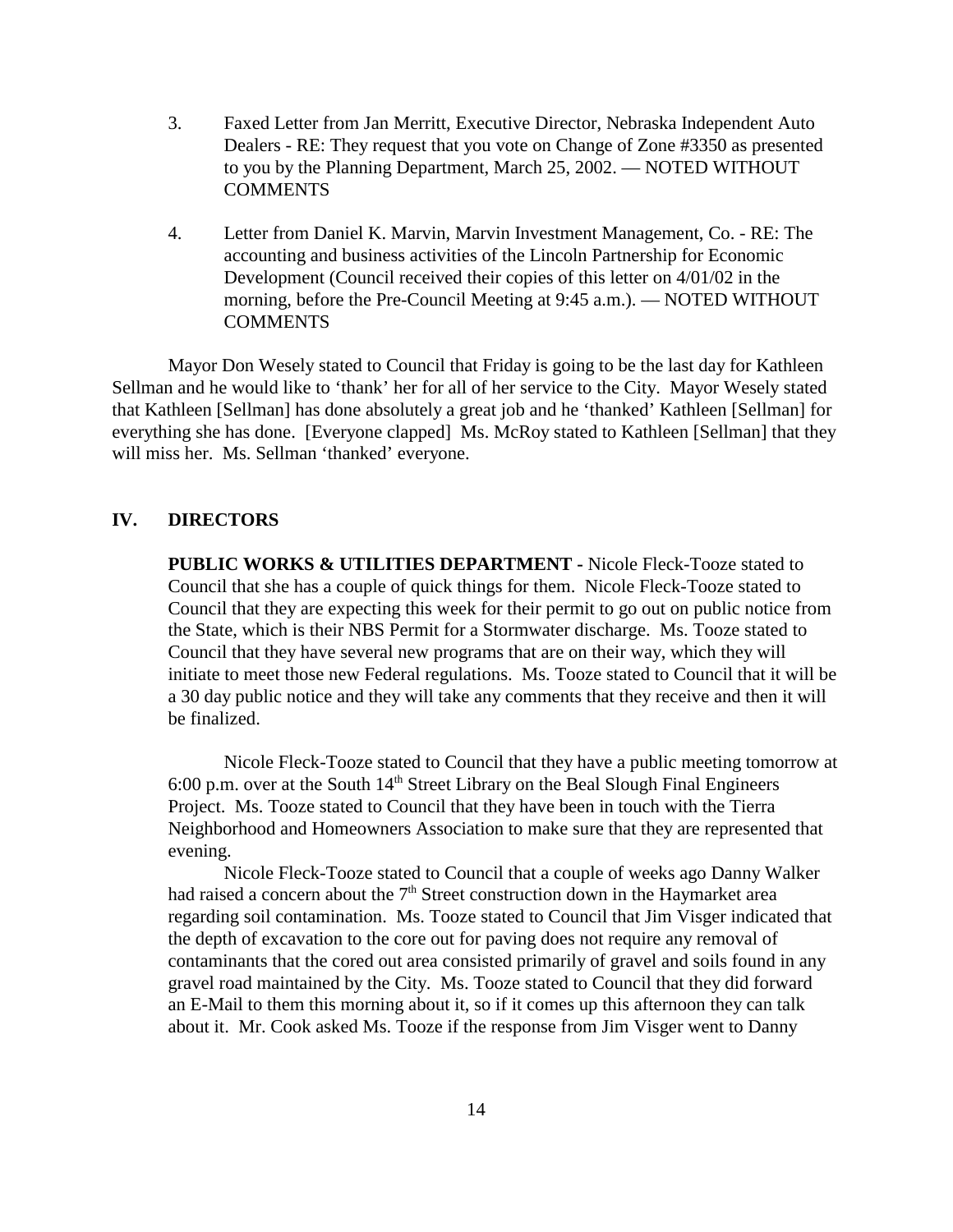[Walker]. Ms. Tooze stated to Mr. Cook that she will make sure that Danny [Walker] gets a copy of it and indicated that she will bring a paper copy to him today, otherwise, she doesn't have an E-Mail address for him. Ms. Tooze stated to Council that she will give him a copy at the Council Meeting today.

PERSONNEL DEPARTMENT - Georgia Glass stated to Council that she does have a report for them, which they'll bring down for their "Noon" Meeting today. Ms. Glass stated to Council that it looks like they average about 30 retirees a year and she's got data back to 1992, so going on 10 years worth and all the others are resigned and laid off and indicated that actually they've had about 3 employees a year that passed away. Ms. Glass stated to Council that she will have a report for them at the "Noon" Meeting today.

#### **V. CITY COUNCIL MEMBERS**

#### **GLENN FRIENDT**

Mr. Friendt stated that there was a comment made about the Stormwater Bill being our bill and asked what does that mean. Amy Tejral stated to Mr. Friendt that the City of Lincoln worked to have the bill introduced. Mr. Friendt commented so they are the sponsors of it. Mayor Wesely stated to Mr. Friendt 'no', not really that they worked with Omaha and the Leagues of Municipalities and it was introduced. Amy Tejral stated that she thinks it was introduced by the City of Lincoln, the City of Omaha and the NRD's, which they all worked together to bring the bill forward. Mayor Wesely stated to Mr. Friendt that their not alone. Discussion continued with comments and questions from the Council. After discussion, Mr. Friendt asked Ms. Tejral what's the status on it. Ms. Tejral stated to Mr. Friendt that she is actually planning to give them more of an update at the "Noon" Meeting today. Mr. Friendt stated to Ms. Tejral okay.

Mr. Cook stated that this is related to this discussion, so he just thought he would mentioned it if they haven't seen it yet. Mr. Cook stated that the Nebraska Retail Federation has a pretty strong letter that they have sent out to members attacking it, so if anyone wants a copy of it to let him know. Mayor Wesely stated to Mr. Cook that the Retail Federation doesn't like it and there's a few others who don't, but he doesn't know who else. There will be further discussion on this issue at the "Noon" Meeting today.

#### **KEN SVOBODA - NO COMMENTS**

#### **JON CAMP - NO COMMENTS**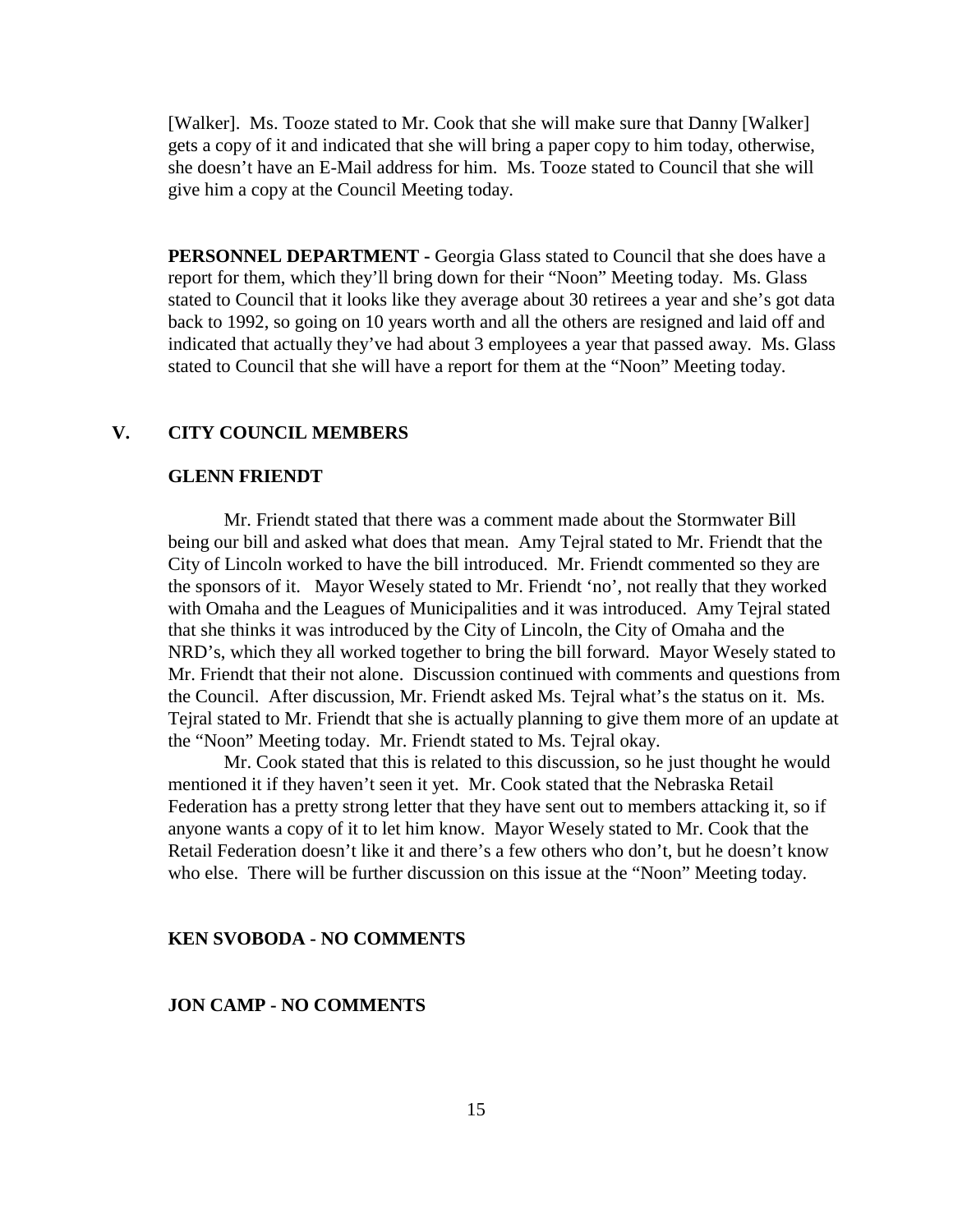#### **JONATHAN COOK**

Mr. Cook stated that he would like to talk with Allan Abbott and Chief Casady after the Director's Meeting today.

#### **GLENN FRIENDT**

Mr. Friendt stated to Kathleen Sellman that he has seen some attempts here say from Kathy Campbell to propose some changes for the Comp. Plan and this one from the Law Firm concerning a particular piece of property and asked how much of that do they see. Ms. Sellman stated to Mr. Friendt that she is not certain of the number, but the package of amendments that has been put together for Planning Commission has about 130 sub-amendments in it and many are site specific. Mr. Friendt 'thanked' Ms. Sellman.

#### **COLEEN SENG**

Ms. Seng stated to everyone that many of them know she did four Government Classes at Northeast High School about a week ago and she wants to 'thank' each of them that provided material for her to take with her. Ms. Seng stated that she had so much stuff that she had to get the cart out to get it in the building. Ms. Seng stated to Chief Casady that in each of the four classes they talked about meth and she never planned that, but it came up and she commented that these are  $9<sup>th</sup>$  graders. Ms. Seng stated to Chief Casady that she just wanted him to know that.

#### **TERRY WERNER**

Mr. Werner stated that he also spoke to a  $9<sup>th</sup>$  grade class, but meth didn't come up, but they spent most of the hour talking about tattooing and body piercing. Mr. Werner stated that they were very interested in it.

#### **ANNETTE McROY**

Ms. McRoy asked if there was anyone here from Libraries. [Nobody from Libraries was present]

Mr. Cook stated that he forgot that he had this note and indicated that Tim Haith at 2400 W. Washington Street says that there is mud in the street from the construction going on next door and the City says that they can't do anything about it. Mr. Cook asked if anyone knows anything about it. Mike Merwick stated to Mr. Cook that they have been out there several times